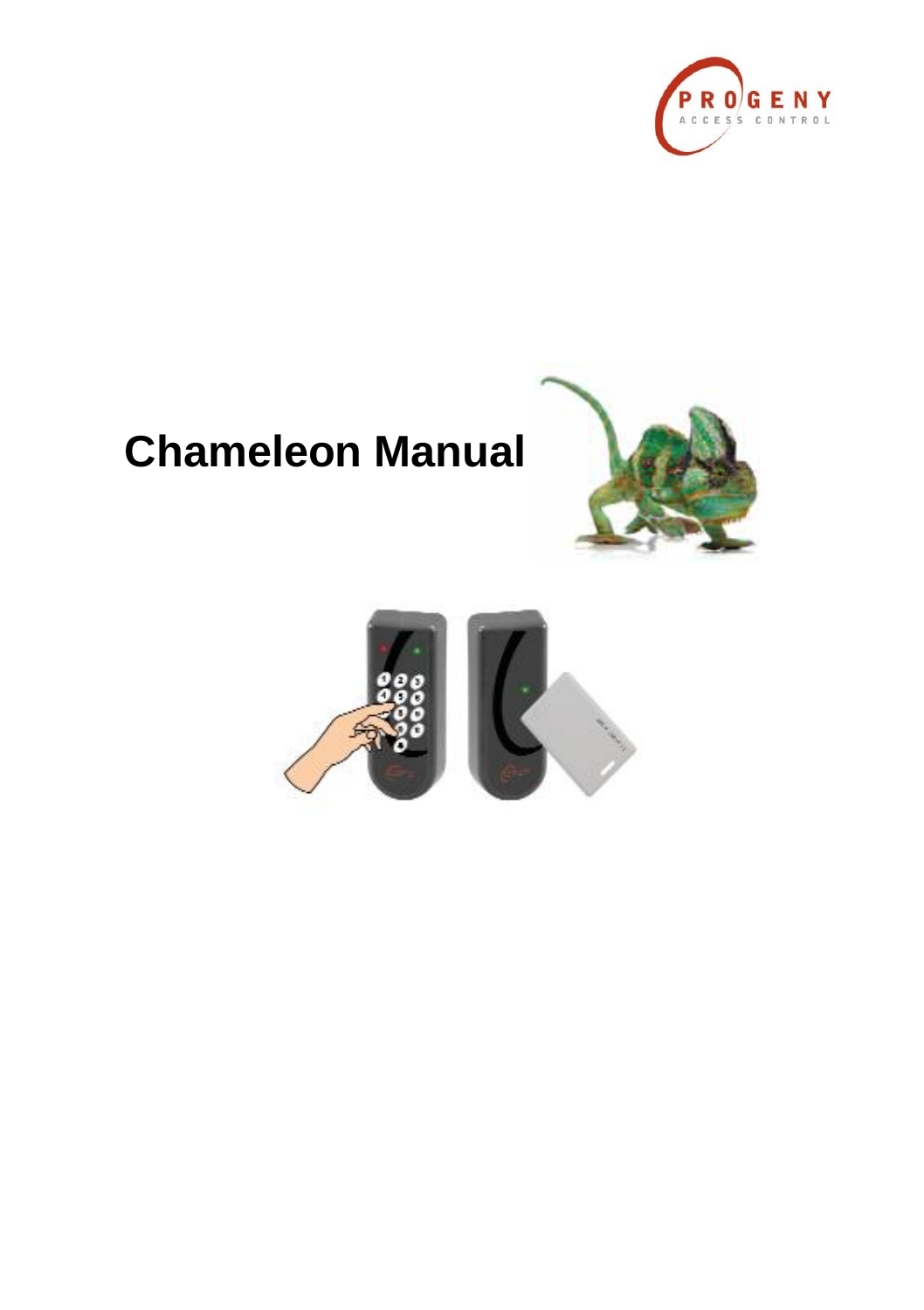Onsite training is available and telephone technical support with optional remote access for further assistance is all part of the support we can offer.

For further details and assistance contact us on 01254 883348 or email us on

[support@progeny.co.uk](mailto:support@progeny.co.uk)

[www.progeny.co.uk](http://www.progeny.co.uk/)

Document Numbers: 2159 Issue: 08

2159-LP 2159-VR Date: 16-02-2007





EMC Certificate Number A8281

 Copyright BSB Electronics Ltd 2002 All rights reserved.

: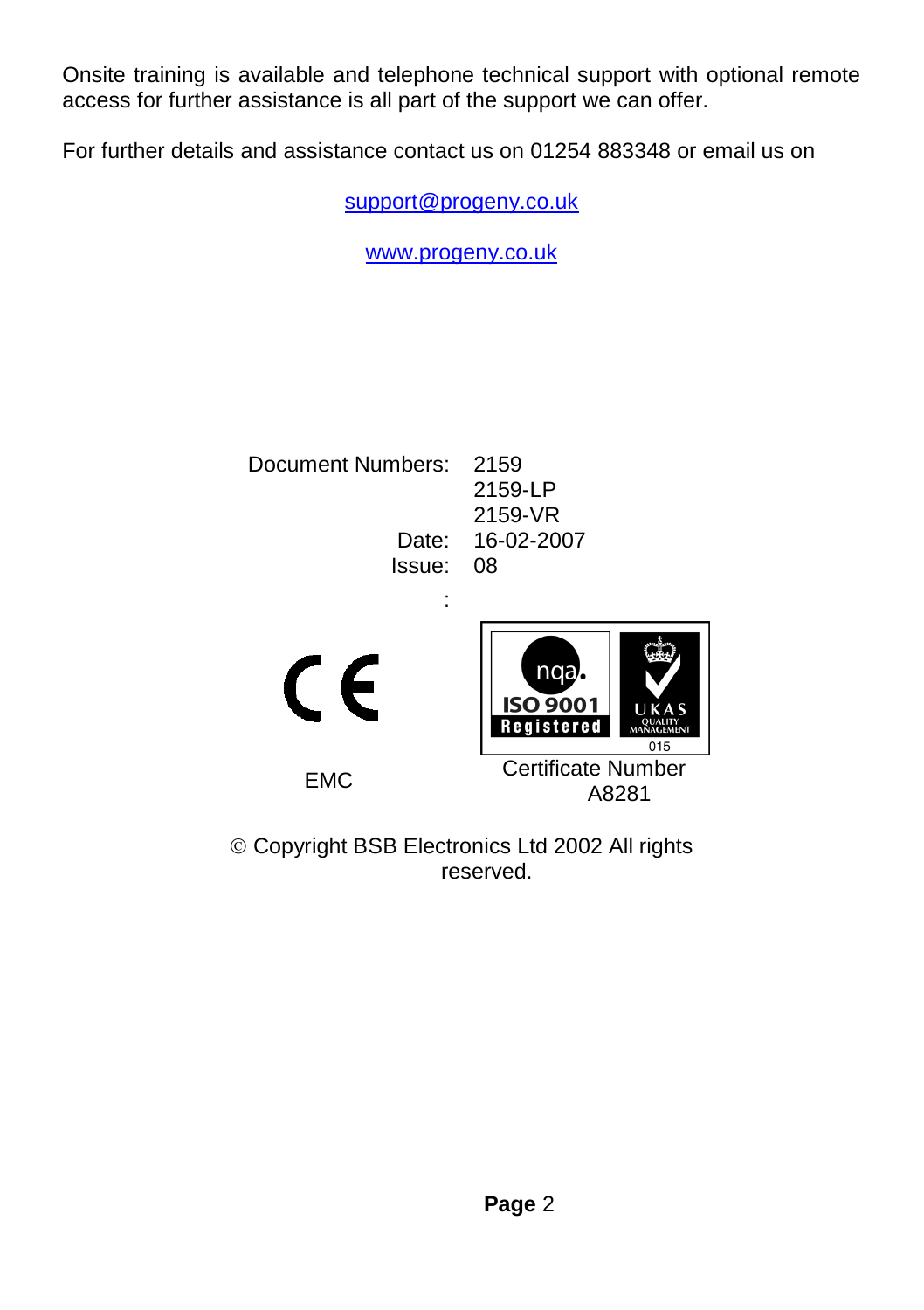# **CONTENTS**

| <b>INTRODUCTION</b>           | 5               |
|-------------------------------|-----------------|
| <b>SYSTEM CONFIGURATIONS</b>  | 6               |
| SINGLE DOOR                   | 6               |
| SINGLE DOOR & CONTROL         | 6               |
| <b>TWO DOOR</b>               | 6               |
| <b>OPERATION</b>              | $\overline{7}$  |
| <b>INDICATORS</b>             | $\overline{7}$  |
| <b>SOUND</b>                  | $\overline{7}$  |
| <b>USING PROXIMITY CARD</b>   | 8               |
| <b>USING ACCESS CODES</b>     | 8               |
| <b>HOLDING A CHANNEL OPEN</b> | 8               |
| <b>TOGGLE MODE</b>            | 8               |
| <b>ALARMS</b>                 | 8               |
| <b>PDO</b>                    | 8               |
| <b>DOOR FORCED</b>            | 9               |
| <b>DURESS</b>                 | 9               |
| <b>PROGRAMMING</b>            | 10              |
| PROXIMITY FUNCTIONS           | 12 <sup>2</sup> |
| <b>SITE CODE</b>              | 12              |
| <b>ADDING CARDS</b>           | 13              |
| <b>REMOVING CARDS</b>         | 155             |
| <b>TESTING CARDS</b>          | 177             |
| PROXIMITY LOCK RELEASE TIME   | 18              |
| <b>ACCESS CODE FUNCTIONS</b>  | 199             |
| ADDING ACCESS CODES           | 19              |
| <b>REMOVING ACCESS CODES</b>  | 20              |
| <b>CODE LOCK RELEASE TIME</b> | 21              |
| PENALTY TIME                  | 222             |
| ALARM & PROGRAMMING FUNCTIONS | 233             |
| PROLONGED DOOR OPEN (PDO)     | 233             |
| <b>PROGRAMMING CODE</b>       | 244             |
| <b>GUEST CARD FUNCTIONS</b>   | 255             |
| <b>ADD GUEST CARDS</b>        | 25              |
| <b>REMOVE GUEST CARDS</b>     | 266             |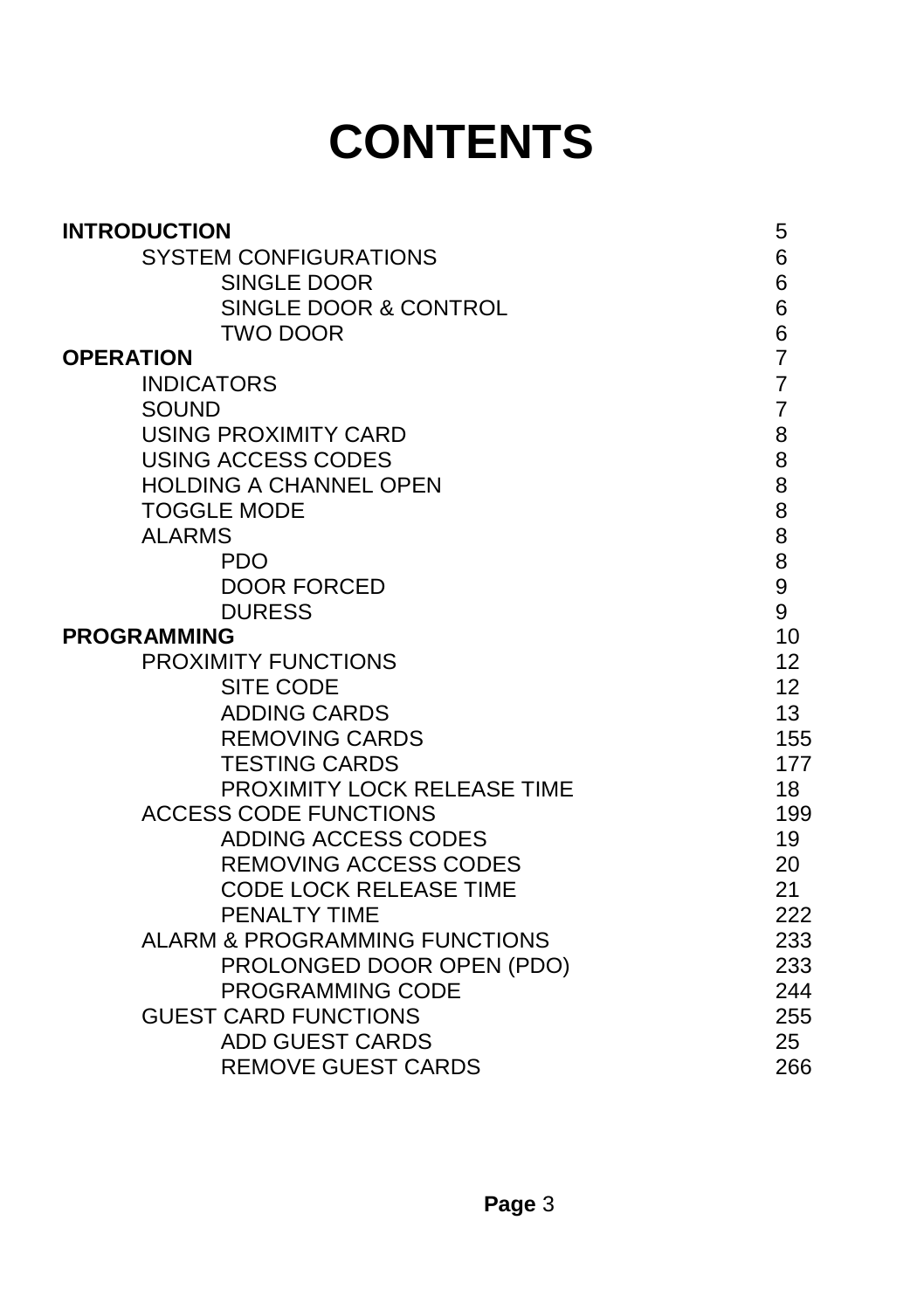| <b>ENGINEERING SETTINGS</b>                    | 277 |
|------------------------------------------------|-----|
| <b>KEY 9 "FULL RESET"</b>                      | 277 |
| <b>KEY 1 "CLEAR CARDS &amp; GUESTS"</b>        | 277 |
| KEY 2 "CLEAR CARDS, GUESTS & ACCESS CODES" 277 |     |
| <b>KEY 3 "CLEAR ACCESS CARDS</b>               | 277 |
| <b>KEY 7 "PART RESET &amp; DURESS OFF"</b>     | 277 |
| <b>KEY 8 "PART RESET &amp; DURESS ON"</b>      | 277 |
| KEY 5 "CARD & CODE MODE"                       | 277 |
| KEY 6 "CARD OR CODE MODE" (Default)            | 277 |
| <b>INSTALLATION</b>                            | 278 |
| <b>MOUNTING</b>                                | 278 |
| <b>WIRING DIAGRAMS</b>                         | 288 |
| PSU & READER                                   | 288 |
| <b>LOCKS</b>                                   | 299 |
| <b>REQUEST TO EXIT</b>                         | 322 |
| <b>CALL OUTPUT</b>                             | 333 |
| <b>PDO &amp; DOOR FORCED ALARMS</b>            | 344 |
| <b>QUICK START PROGRAMMING GUIDE</b>           | 355 |
| <b>SPECIFICATION</b>                           | 366 |
| <b>PROXIMITY CHANNEL</b>                       | 366 |
| <b>CODE CHANNEL</b>                            | 366 |
| <b>CONTROLLER</b>                              | 37  |
| POWER SUPPLY                                   | 388 |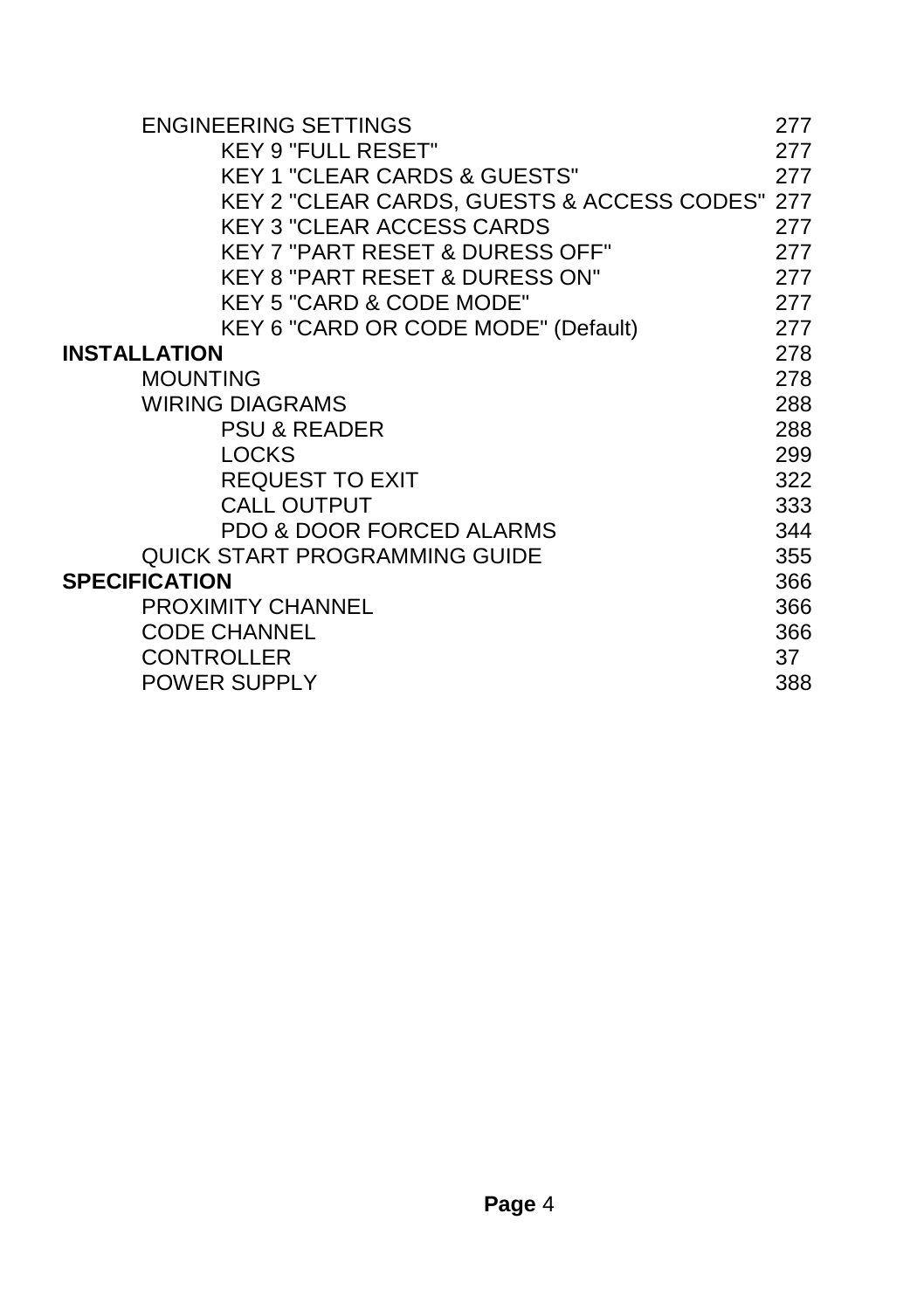#### **INTRODUCTION**

The Chameleon system consists of two main items, the proximity reader and the two-channel controller-keyboard. The proximity reader interrogates the cards or fobs and passes the card number and site code to the controller-keyboard. The controller-keyboard has two channels each with its own relay (see Fig 1). One channel is dedicated to the proximity reader. The second is dedicated to the keyboard on the front of the controller. Thus as well as providing a means to program the system the keyboard can be used to open a second door or for a secondary switching function.

In the chameleon packaging you will also find the labels for the reader and keyboard, 4 mounting screws, Tamper spring and this manual. The CD contains amongst other things the chameleon management software. The software runs on windows 3.11, 95, 98, or NT and provides a convenient database of how the system is set up. Details such as site code, who has which of 8000 cards, which of the 100 guest card slots is Mr Jones card programmed into etc.

Additional equipment needed include:

- $\checkmark$  12V DC power supply, the Progeny 2071 PSU is ideal for this.
- $\checkmark$  Locking device to suit the door
- $\checkmark$  Proximity cards (2044HID) or fobs (2043HID)
- $\checkmark$  Screened cable.

Optional equipment:

- Door sensor
- □ Break glass unit
- □ Progeny 2068 RQE button

The keyboard-controller has two channels, each with its own output relay. Fig 1 illustrates the allocation of inputs, outputs and functions to the two channels.

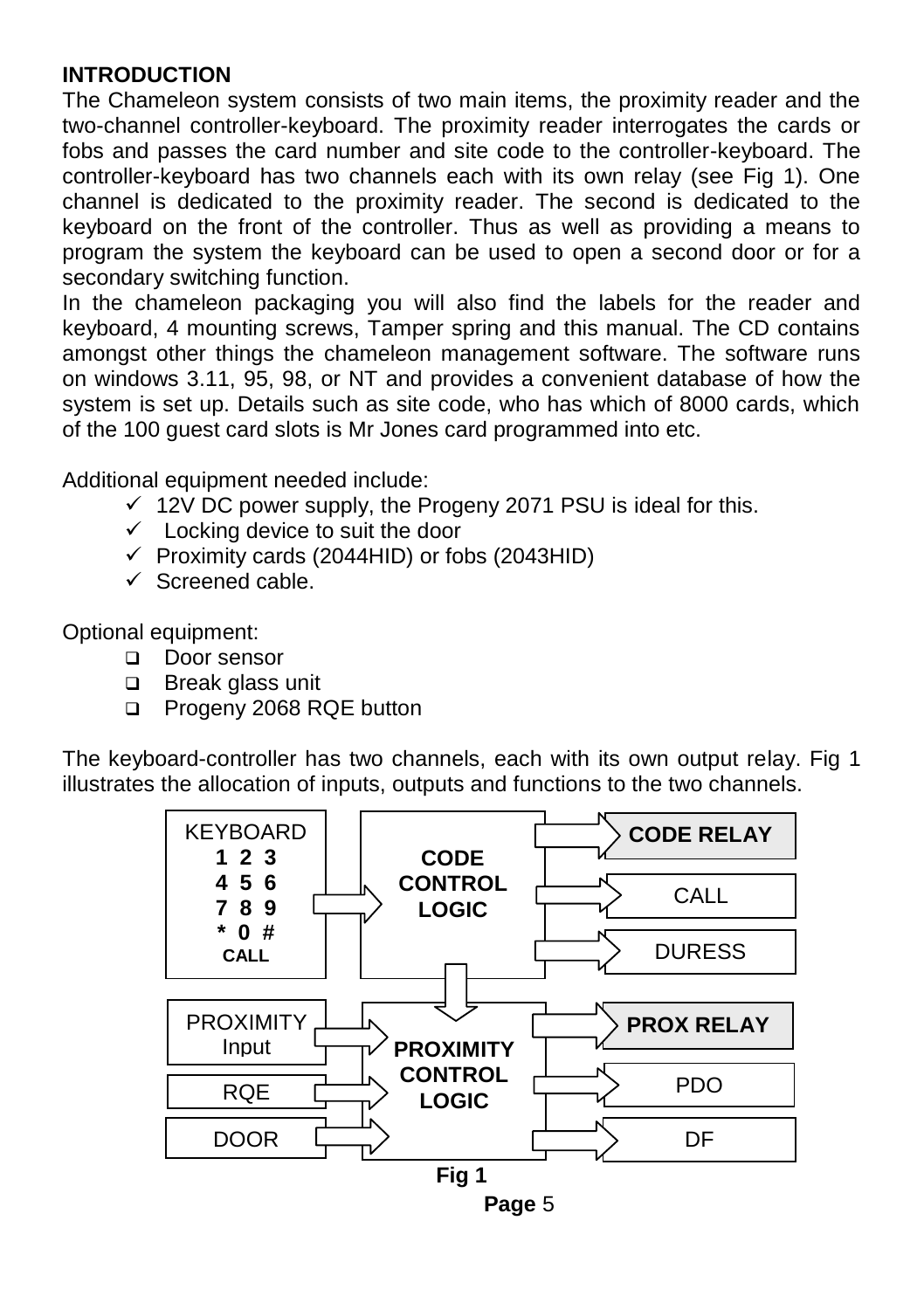The "CALL" and "DURESS" outputs are associated with the keyboard or "Code" channel. Note that the RQE and Door sensor input are only available for the "Proximity" channel. The arrow linking the CODE CONTROL and PROXIMITY CONTROL blocks indicates that the two channels can be configured to work together as CARD & CODE.

#### **SYSTEM CONFIGURATIONS**

Listed below are some of the many configurations that can be achieved using the chameleon system.

#### SINGLE DOOR

**Proximity In, RQE Out**, Here the proximity reader would be mounted on the insecure side of the door and a separate RQE button, such as the Progeny 2068, would be mounted on the secure side. Alternatively the Call button of the keyboard-controller can be used.

If the locking device allows for mechanical egress then the RQE button is not needed. In this case it may be mounted near a receptionists desk to allow remote door release.

**Proximity In, Code Out**, Here the code relay NO & C contacts are wired the RQE input of the proximity channel. Thus a code is required to open the door from the inside.

**Card & Code In, RQE Out**\* Here the proximity and the keyboard controller are mounted next to each other on the insecure side of the door. The controller is set to Card & Code mode (see engineering settings). A separate RQE button can be fitted if required.

**Card Or Code In, RQE Out**\* Here again the proximity reader and the keyboard are next to each other. However, the controller is set for Card OR Code mode and the Code relay is wired to the RQE input. Thus valid access codes OR valid cards will open the door.

#### SINGLE DOOR & CONTROL

The proximity channel would work as in the above cases but the code channel can be used for some totally separate function. If the lock time for the code channel is set to zero the relay will toggle each time a valid code is entered. Thus the code can be used to set or un-set an intruder alarm panel, shunt a zone, open a goods entry door, override or inhibit the operation of the proximity relay etc. The list is endless, anywhere a secure switch is required the code channel can be used.

#### TWO DOOR

**Proximity In, RQE Out & Code on a Second Door \*.** Here the keyboard controller is mounted on the insecure side of a second door. Note that the locking device should provide mechanical egress or be a door to something that a person would not go into such as a store cupboard.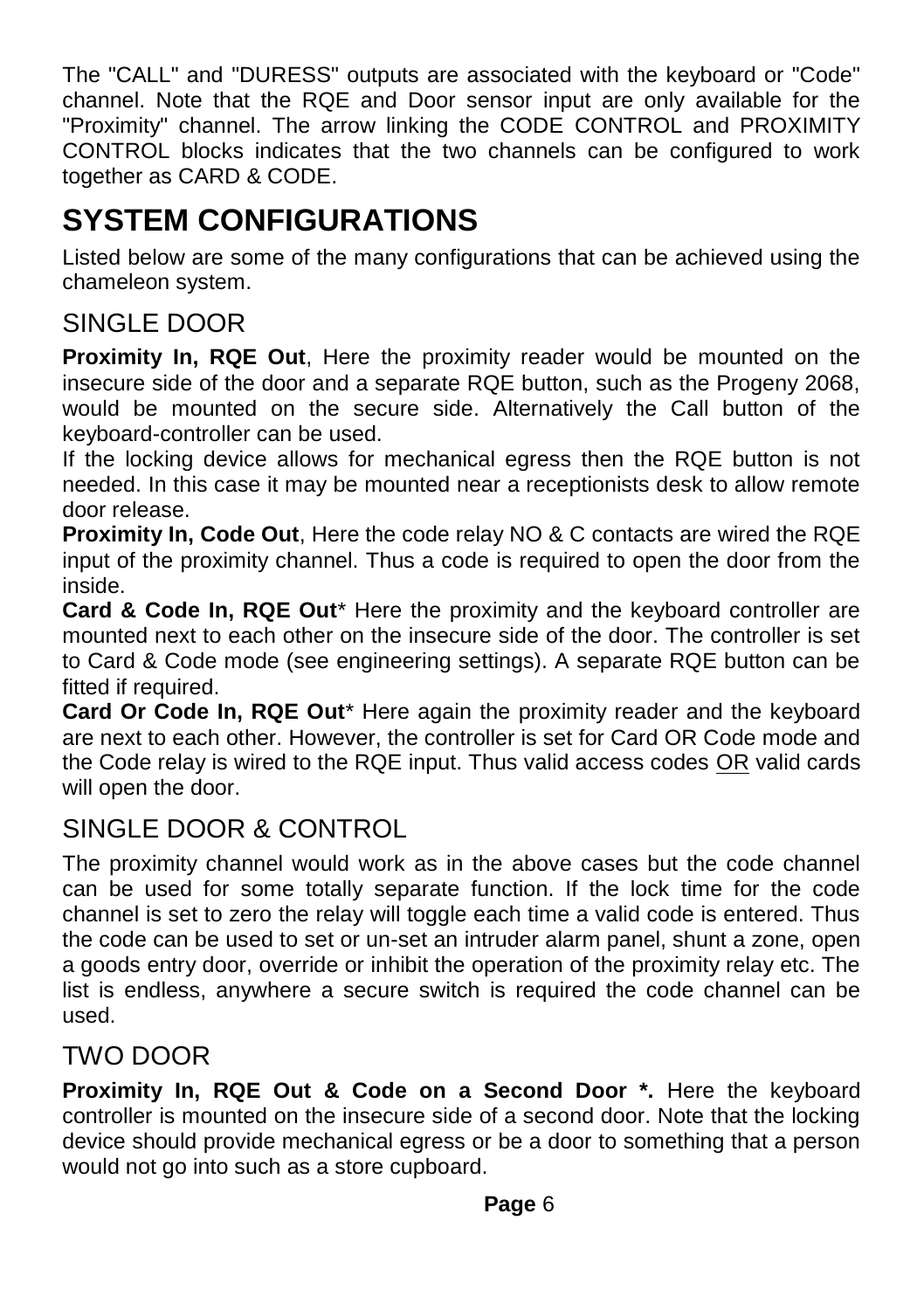\* Note when using the keyboard half of the system on the insecure side of the door it is important to remember that the controller is built in to the keyboard. This means that a potential intruder could prise this unit off the wall and "hot wire" the door release. To help prevent this the 2159-KB has a tamper switch built in. Fit the tamper spring and wire the tamper connections to the 24hr loop of an intruder alarm system.

## **OPERATION**



#### **INDICATORS**

A coloured indicator is provided for each channel. The colours of these indicators have the following meanings.

| <b>LED Colour</b>   | <b>Meaning</b>             |
|---------------------|----------------------------|
| Red                 | <b>Lock Closed</b>         |
| Green               | Lock Open                  |
| Amber               | PDO Alarm (Proximity only) |
| <b>Flashing Off</b> | Programming                |
| Short blink to Off  | Keyboard Key Push          |



#### **SOUND**

Sound is used to give the user additional feedback on the status of the controller and progress during programming.

| Sound                                | <b>Meaning</b>                            |
|--------------------------------------|-------------------------------------------|
| Continuous Two Tone, High Volume     | PDO Alarm                                 |
| Four Notes "Low - High - Low - High" | <b>Programming Mode</b>                   |
| Two Notes "Low - High"               | Confirm Programming Change                |
| Two Notes "High - Low "              | <b>Programming Error</b>                  |
| Single Short Note "High"             | Keyboard Key Push                         |
| Fast Trill sound                     | Card disabled                             |
| Slow warble sound                    | Card has wrong site code & is not a guest |
| Tic Tic Tic                          | Memory programming in progress            |

**Note:** The sounds from the keyboard controller can be annoying if located in earshot. Pressing 8 and 9 together will mute the keyboard units sounder. However the sounder will re activate when the \* key is pressed. Note that this will not mute the PDO alarm sound.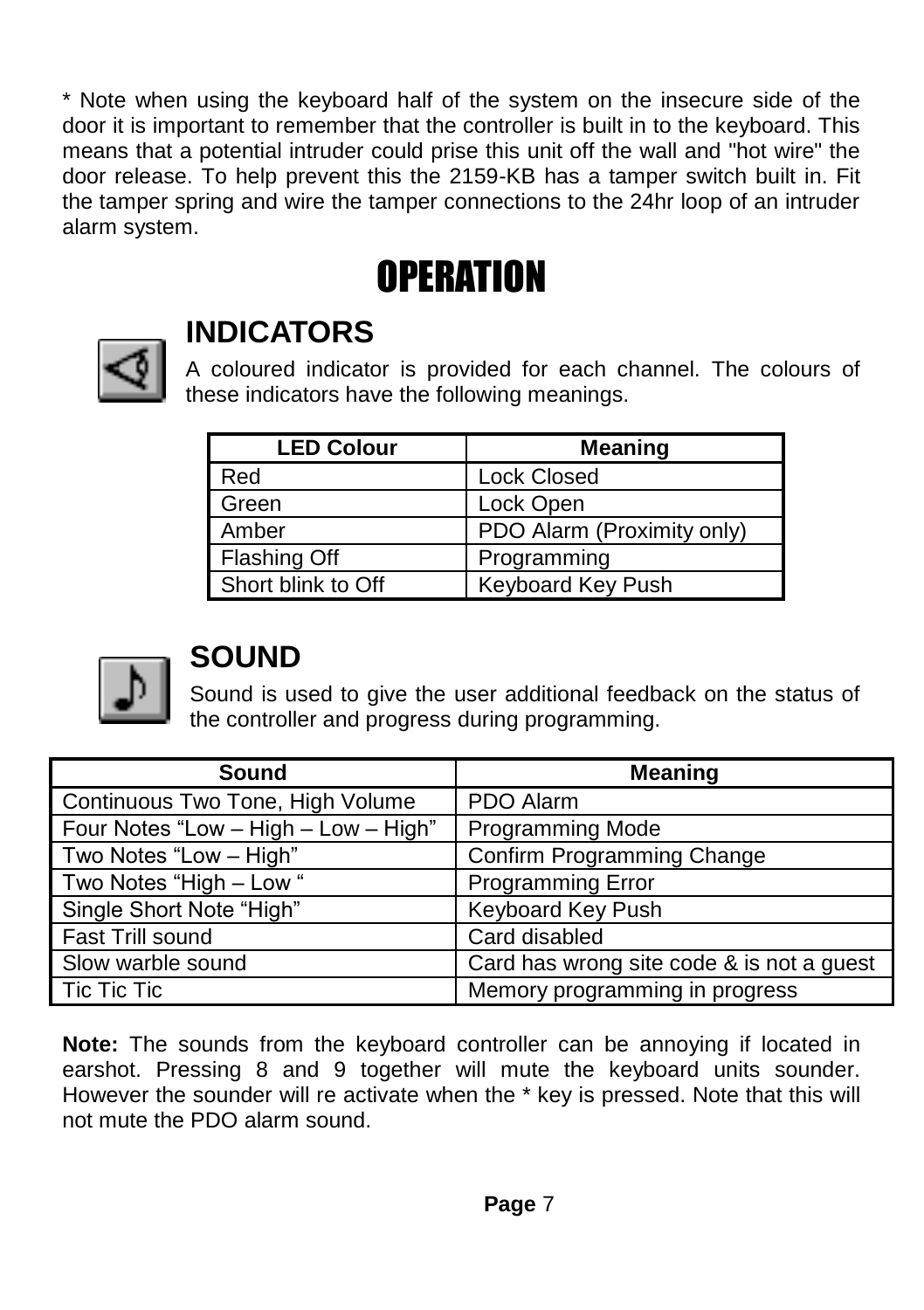

#### **USING PROXIMITY CARD**

The proximity card or key fobs simply needs to be presented to the reader. The readers LED will give a brief blink to green to indicate the

card has been read. If the card is programmed into the system the lock will release for the pre-set duration.

## **USING ACCESS CODES**

Access codes can be four, five or six digits in length. To operate the code channel simply enter one of the programmed access codes. If a correct code is entered, the code LED will change to green and the code output relay will activate. Access codes can be modified to indicate Duress. Note this feature must be enabled if required. See "RESTORING FACTORY DEFAULT SETTINGS" later in this manual.

#### **HOLDING A CHANNEL OPEN**

If a lock timer is programmed for timed operation, the operator can override this and hold the output open. To do this, simply present a valid proximity card or enter a valid access code. Once the output is activated and the LED indicator is showing green, push and hold the 2 & 3 keys as a pair. This will hold open proximity relay. Enter a valid access code and press 1 & 2 keys to latch the code relay. To cancel the latched state of a channel simply present a card or enter a valid access code again. In the case of the proximity channel operating the RQE input will also cancel the latch.





## **TOGGLE MODE**

If the lock time for a particular channel has been set to zero then each time a valid card is presented or correct code is entered, the output relay will "Toggle" to the opposite state.

Each channel has its own lock time thus either or both channels can be selected to "toggle" or "timed" operation. One channel can be used to open a door, and the other channel used to turn on and off a piece of equipment.

## **ALARMS**

#### PDO

The purpose of the Prolonged Door Open (PDO) alarm is to act as a reminder that a door is a security door and should not be wedged or held open for too long. If the door sensor has been connected then each time the door is detected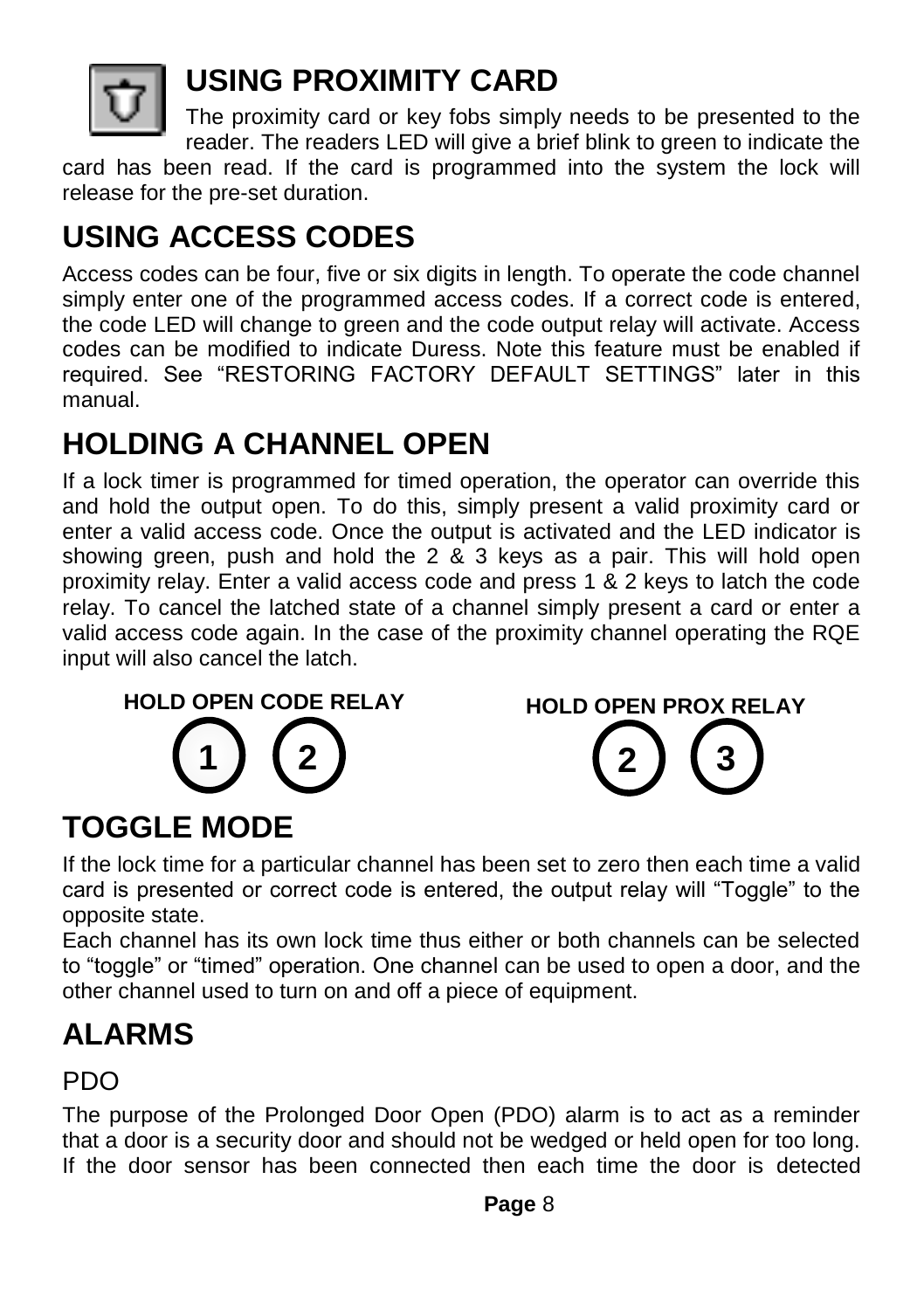opening a PDO timer starts. If this timer reaches a pre set value before the door closes, a two-tone PDO alarm will be heard from the keyboard and the PDO output will activate. Pressing keys 7 and 8 simultaneously to mute the current two tone sound from the controller.

PDO alarm cancels automatically when the door is closed. The PDO alarm is not active if the door is open due to Toggle or Hold command.

#### DOOR FORCED

The operation of the door forced alarm depends on the ability of the controller knowing when the door has been opened legitimately or not. In order to do this both the door sensor input and the ReQuest to Exit (RQE) inputs must be wired. Thus if the door is detected as opening without the lock being released then a Door Forced alarm will go active and latch. Door forced alarms can be cancelled by presenting a valid proximity card or entering the valid programming code.

#### DURESS

If the duress feature is turned on, a duress alarm is generated when one enters an access code with the last digit incremented. For example if your access code is "1 2 3 4" then if you enter "1 2 3 5" the door will be released as normal but also the duress alarm output will go active and latch. A duress alarm can only be cancelled by entering the valid programming code. If the duress feature is turned off, then "1 2 3 5" would not open the door. See "ENGINEERING SETTINGS" later in this manual.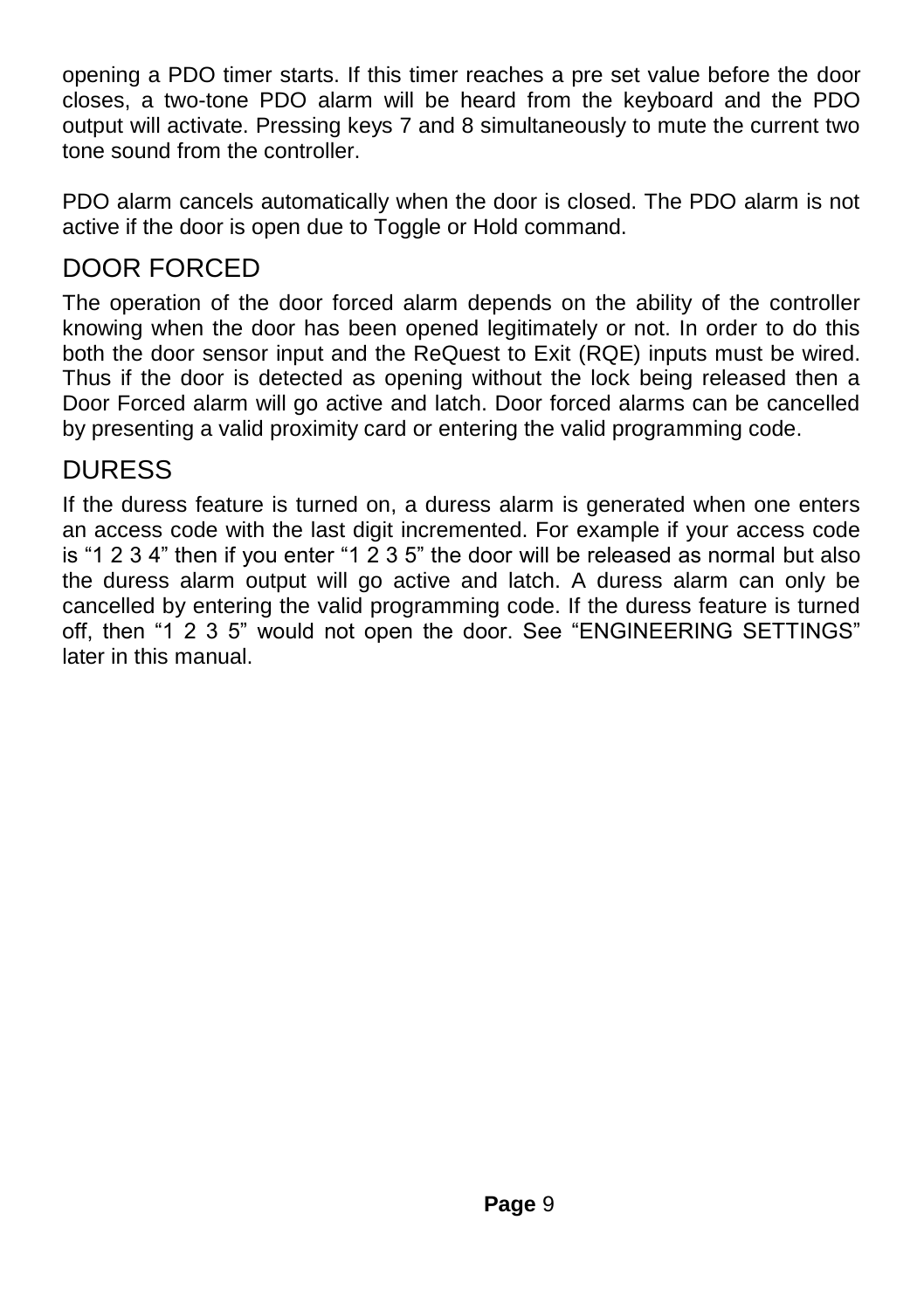# PROGRAMMING

Programming is achieved by entering the programming code at the keyboard followed by a menu selection code. Depending on the menu option selected data can then be entered at the keyboard. The menu functions available and default factory settings are as follows:

| <b>MENU#</b> | <b>DESCRIPTION</b>                | <b>DEFAULT</b><br><b>SETTINGS</b> |
|--------------|-----------------------------------|-----------------------------------|
| $*0$         | PROGRAMMING CODE                  | 654321                            |
| $*1$         | <b>ACCESS CODES (Guest Cards)</b> | <b>NONE</b>                       |
| $*2$         | TIME FOR PROXIMITY RELAY          | 3                                 |
| $*3$         | <b>PDO TIME</b>                   |                                   |
| $*4$         | ADD CARD                          |                                   |
| $*5$         | <b>REMOVE CARD</b>                |                                   |
| $*6$         | <b>TEST CARD</b>                  |                                   |
| $*7$         | SITE CODE                         |                                   |
| $*8$         | TIME FOR CODE RELAY               | 3                                 |
| $*9$         | PENALTY TIME                      |                                   |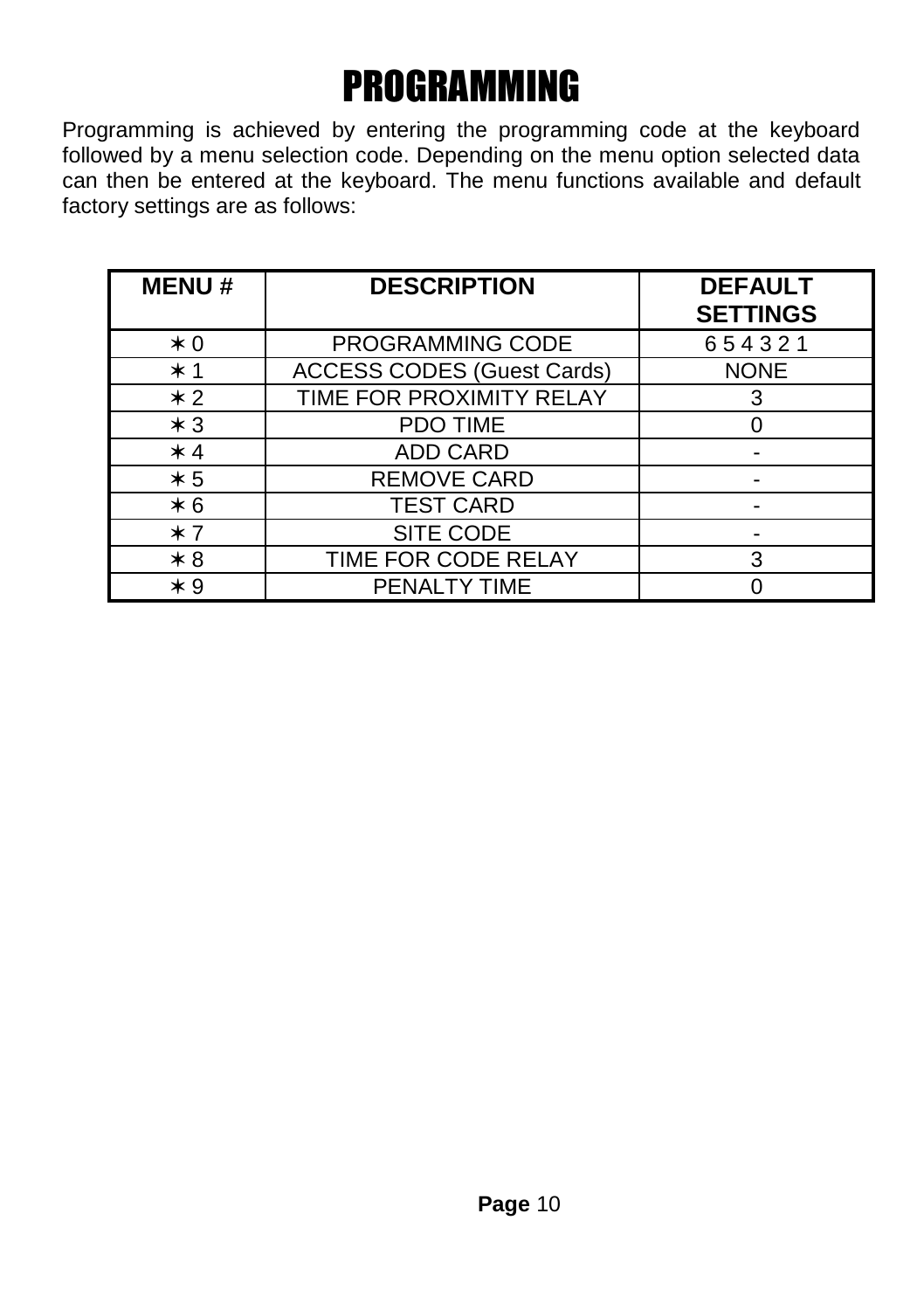Each menu is described in detail in the following sections. The general programming procedure is shown below:

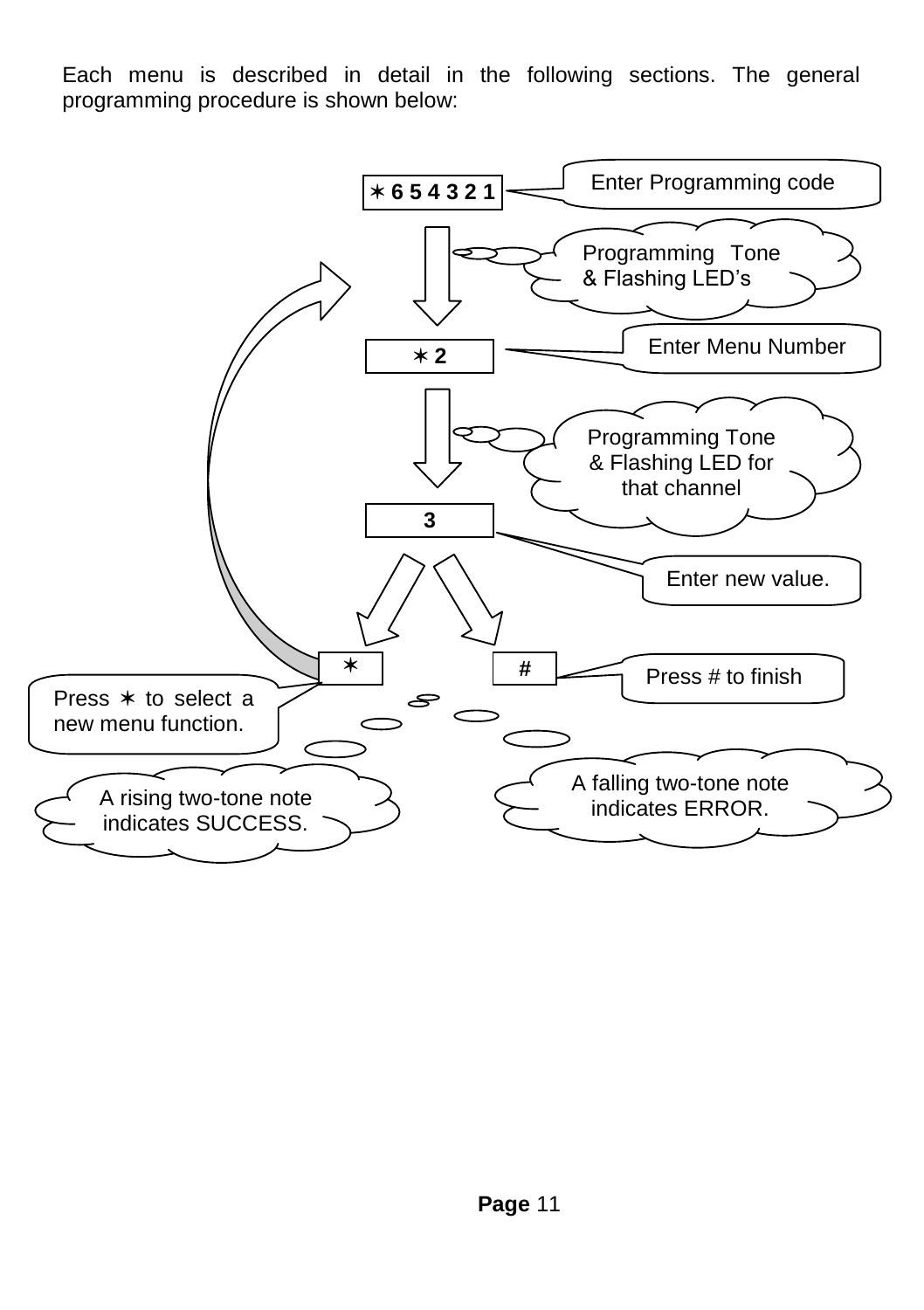#### **PROXIMITY FUNCTIONS**

The site code is not printed on the cards or fobs but is documented on a crossreference list provided with the cards. Keep this number safe in case additional cards need to be ordered later

#### SITE CODE

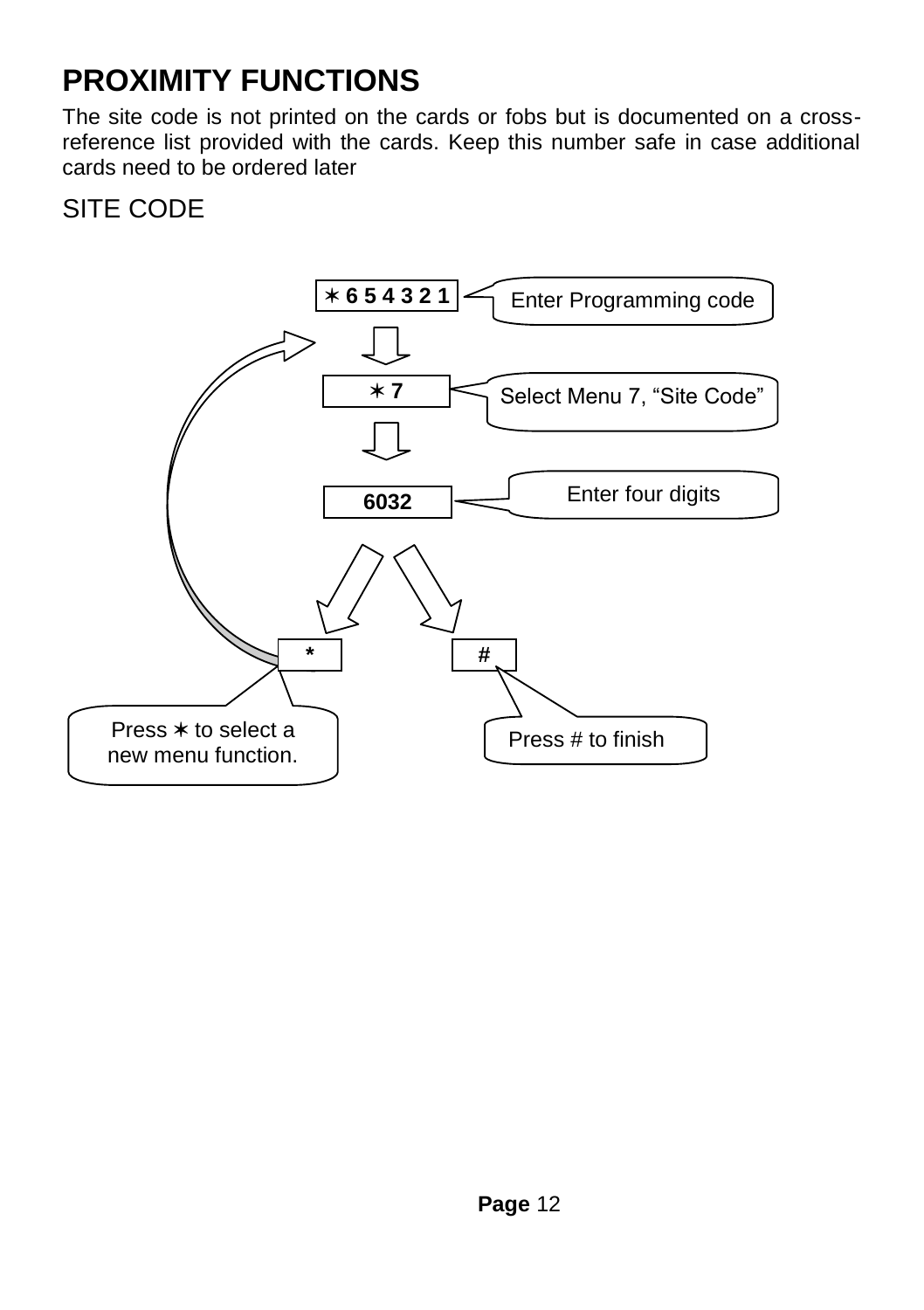#### ADDING CARDS

Note that the proximity cards have serial number printed on them. This should be used with the cross-reference list, provided with cards, to determine the actual card number.

Single card:

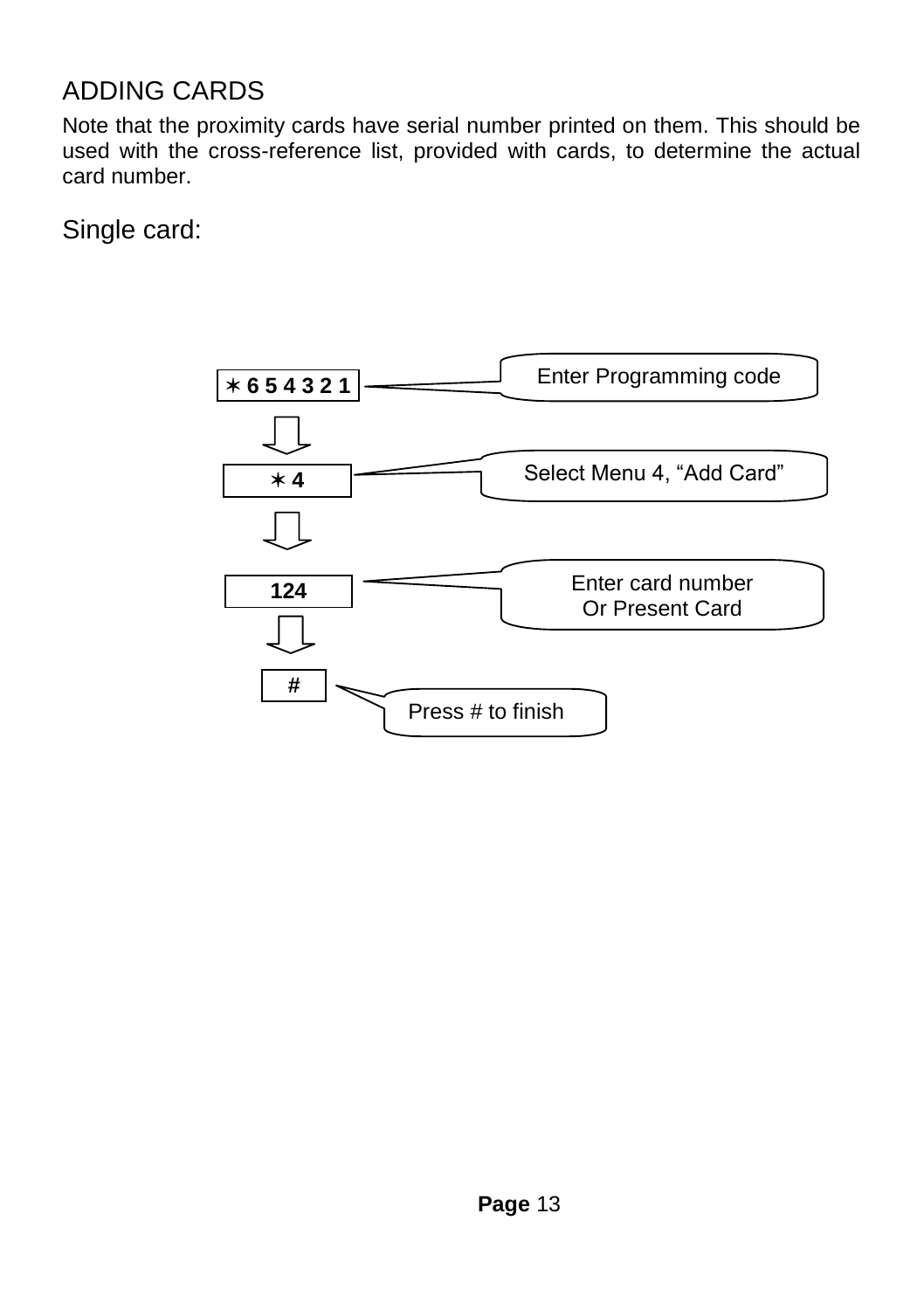Block of cards

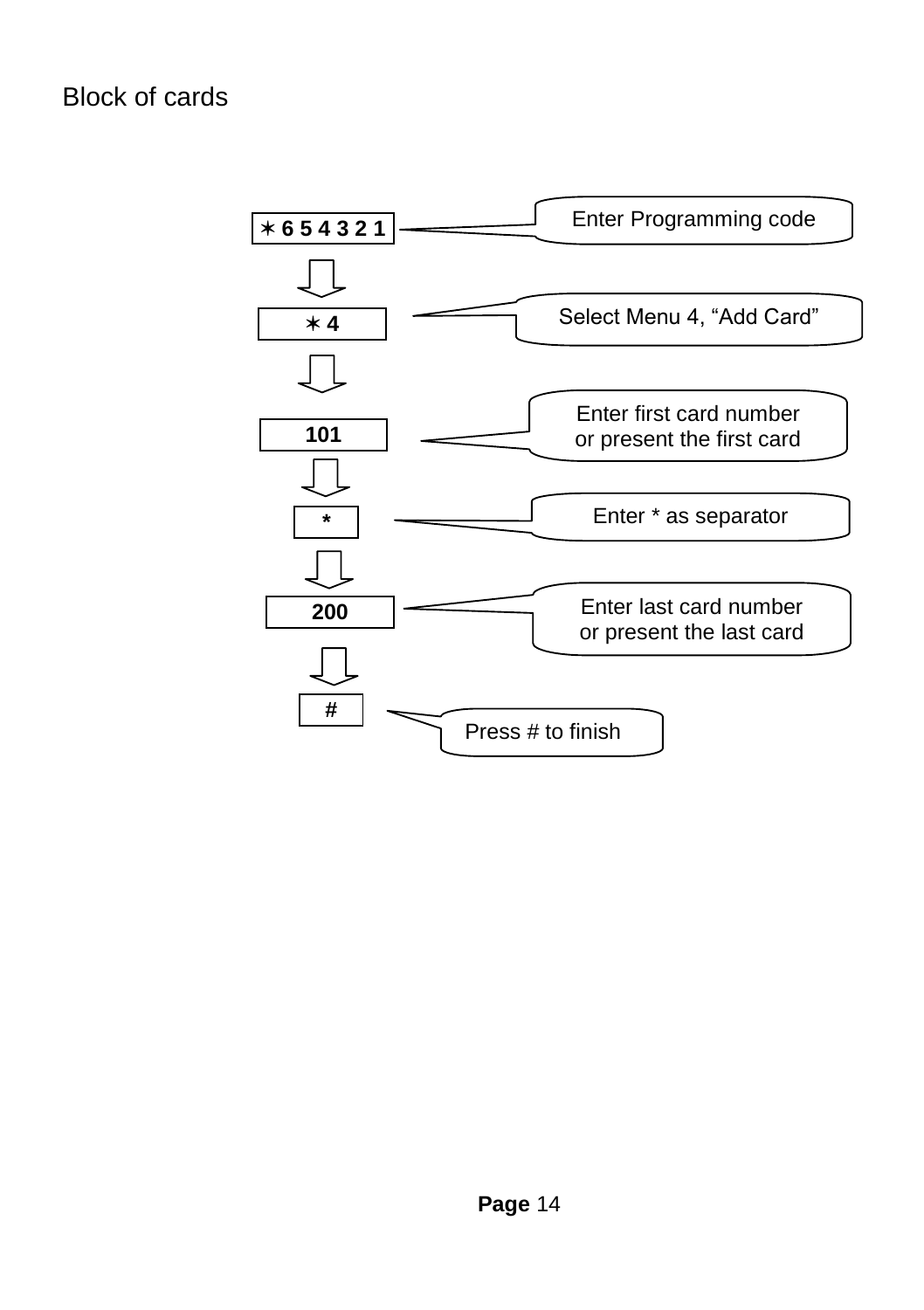#### REMOVING CARDS

#### Single card

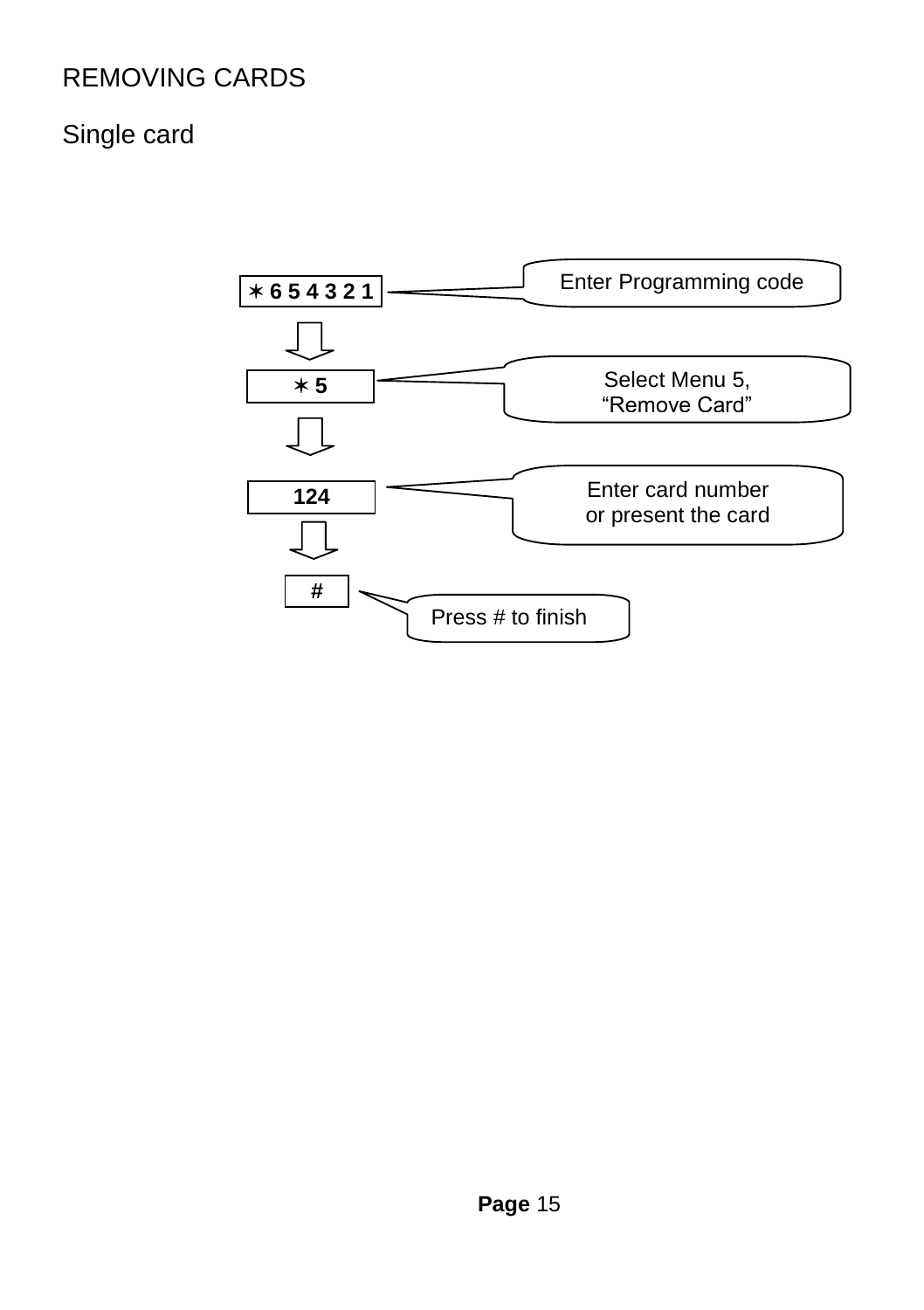Block of cards

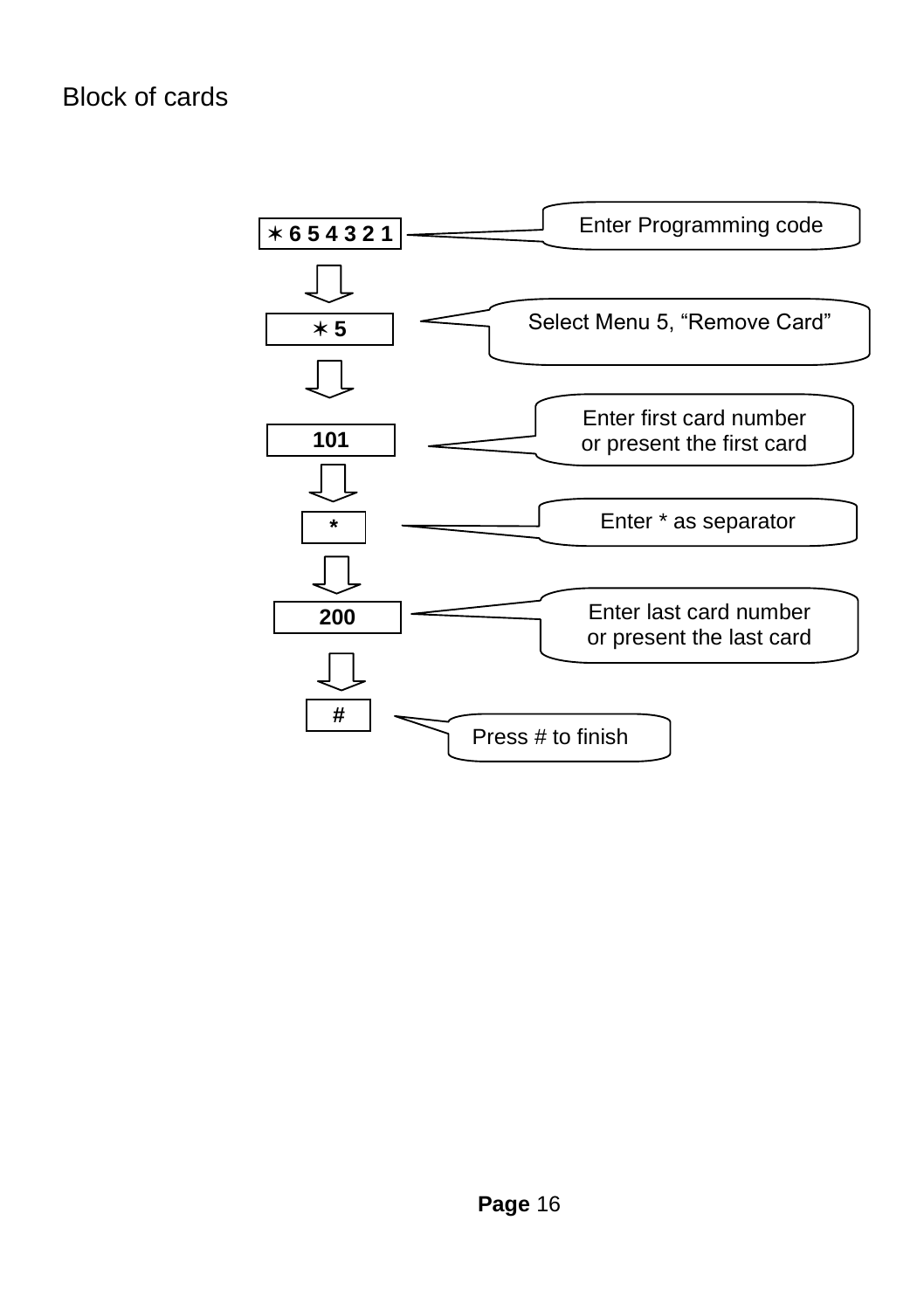#### TESTING CARDS

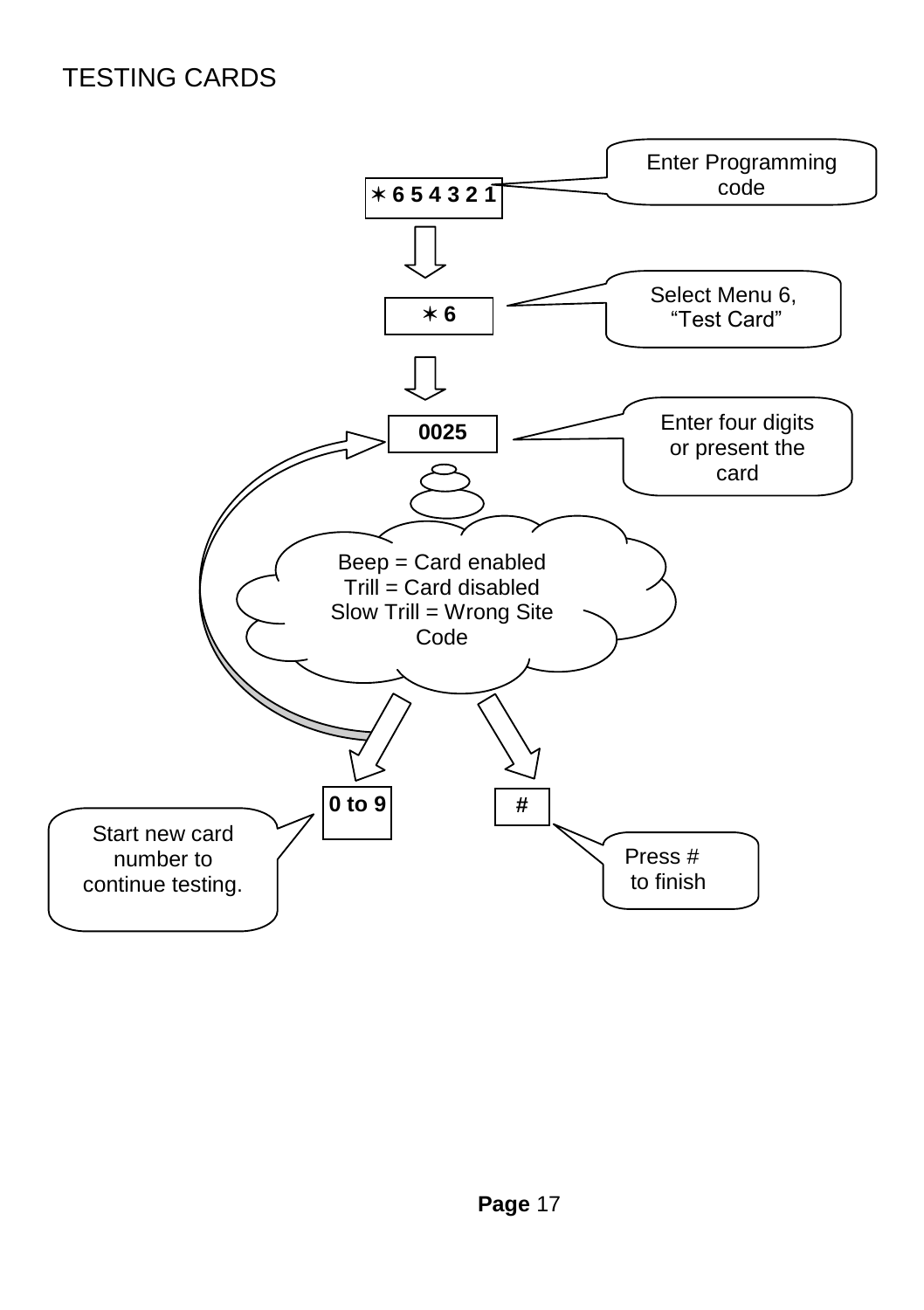#### PROXIMITY LOCK RELEASE TIME

Lock time is the amount of time that the locking device is released following a valid proximity card or the triggering of the RQE input. This may be from 0 to 99 seconds. If set to zero, then each time the channel is triggered the relay will " Toggle" to the opposite state. If a door sensor is fitted then the anti tailgate feature means that the lock time will be cut short once the door closes again.

Programming the Lock Release Time

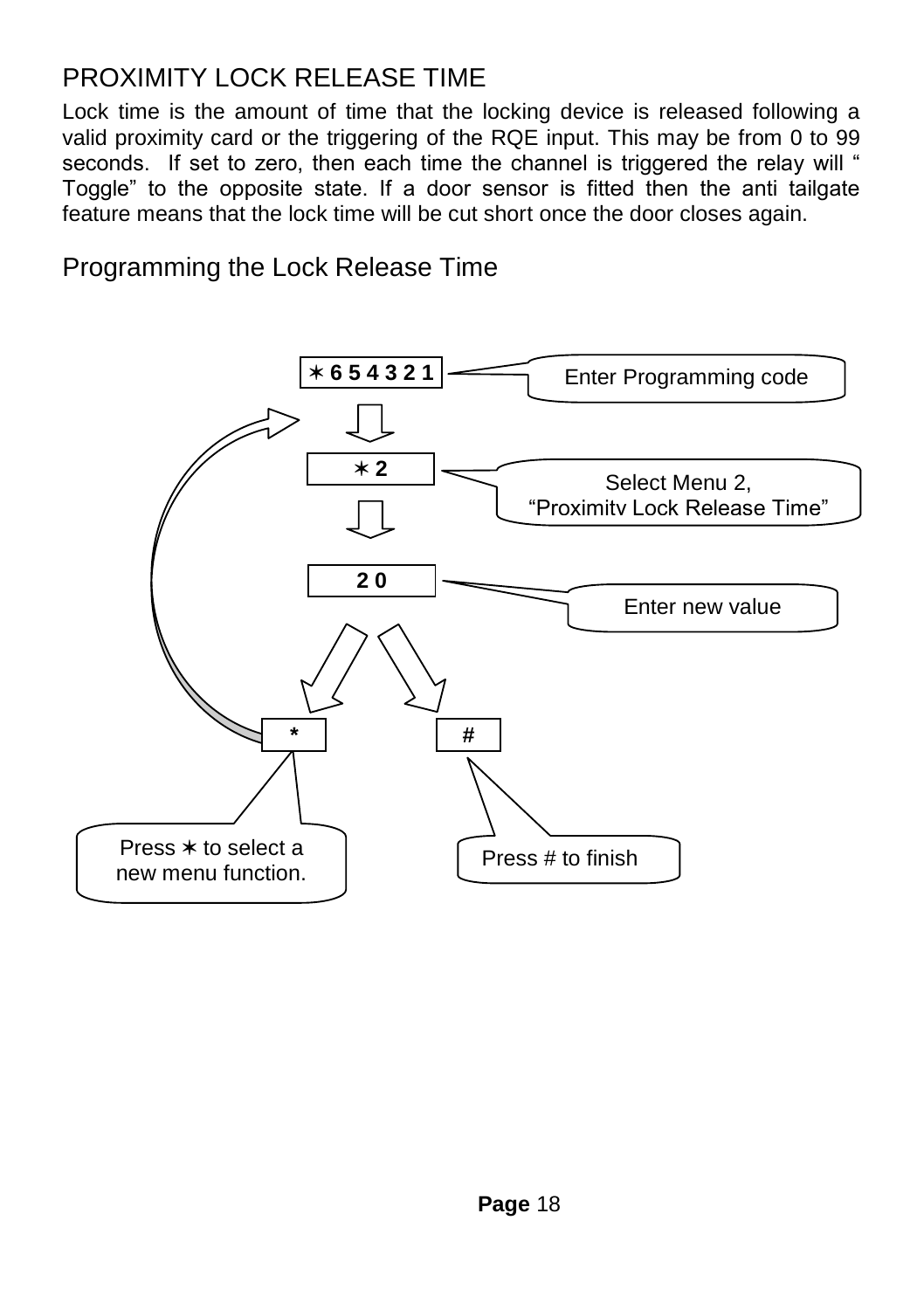## **ACCESS CODE FUNCTIONS**

Access codes are used to open a door. Up to 50 access codes can be programmed for each door or channel of the controller. The codes are held in slots or pigeonholes that are numbered 001 through to 050.

#### ADDING ACCESS CODES

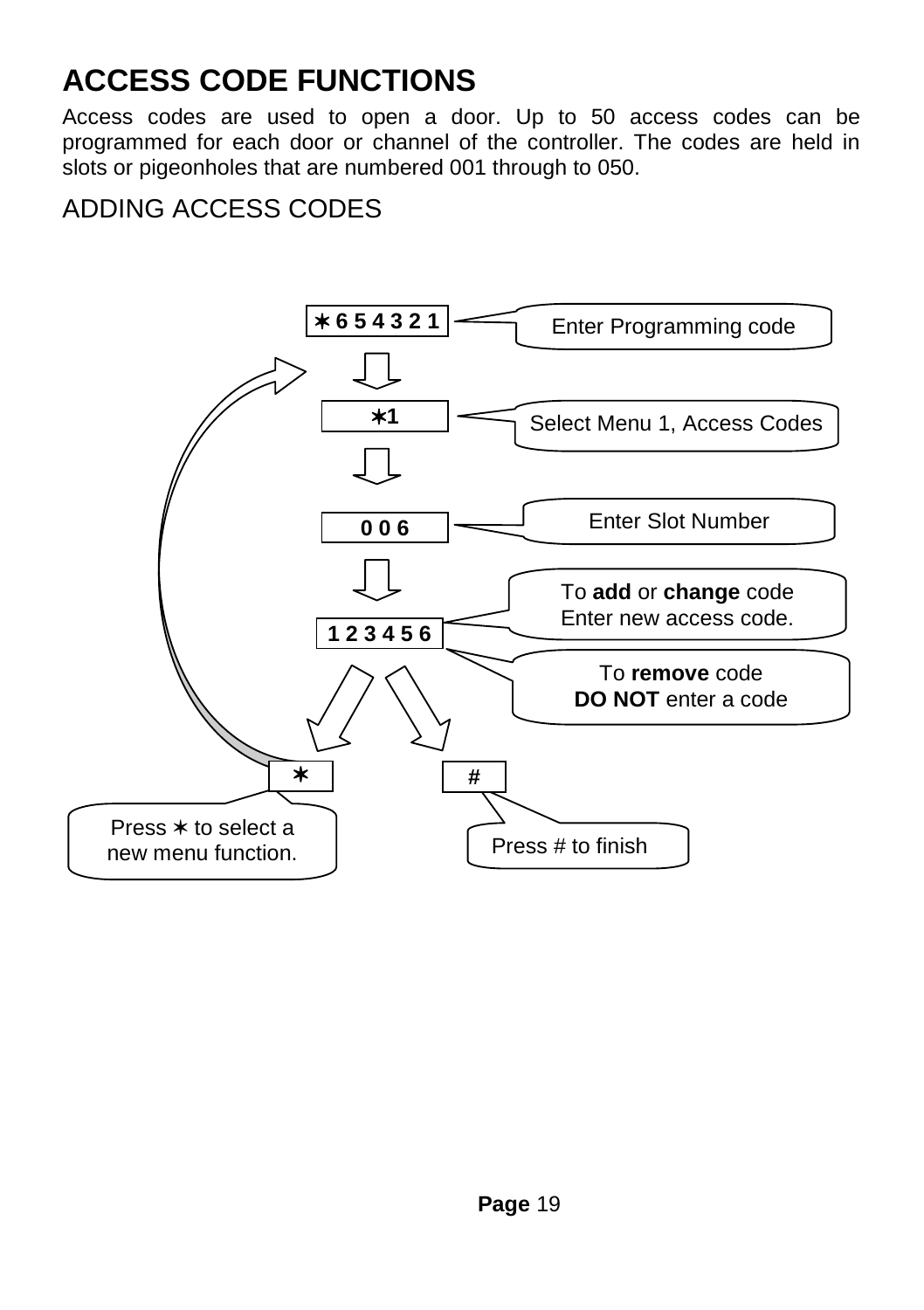#### REMOVING ACCESS CODES

#### Removing Individual Access Codes

Follow the same procedure as for adding access codes except after select the slot containing the access code in question simply press  $*$  or  $#$ . This will clear the code contained at that slot.

#### Removing All Cards and Access Codes

All access codes can be removed by removing power to the controller then while holding the number 2 key apply power only releasing the key when a beep is heard from the control unit.

#### Removing All Cards

All cards can be removed by removing power to the controller then while holding the number 1 key apply power only releasing the key when a beep is heard from the control unit.

#### Removing All Codes

All access codes can be removed by removing power to the controller then while holding the number 3 key apply power only releasing the key when a beep is heard from the control unit.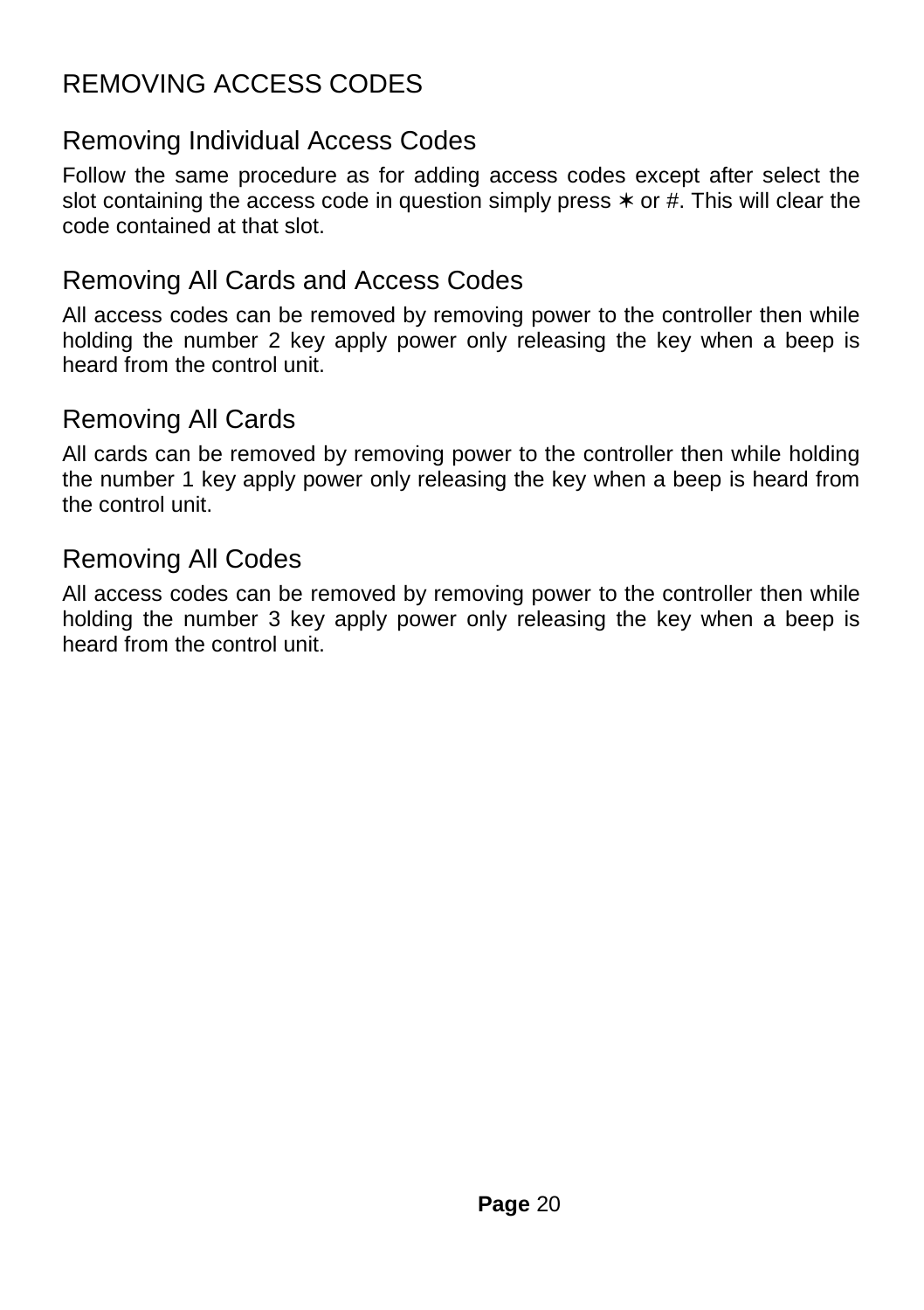#### CODE LOCK RELEASE TIME

Lock time is the amount of time that the locking device is released following a valid access code. This may be from 0 to 99 seconds. If set to zero, then each time the channel is triggered the relay will " Toggle" to the opposite state.

Programming the Lock Release Time

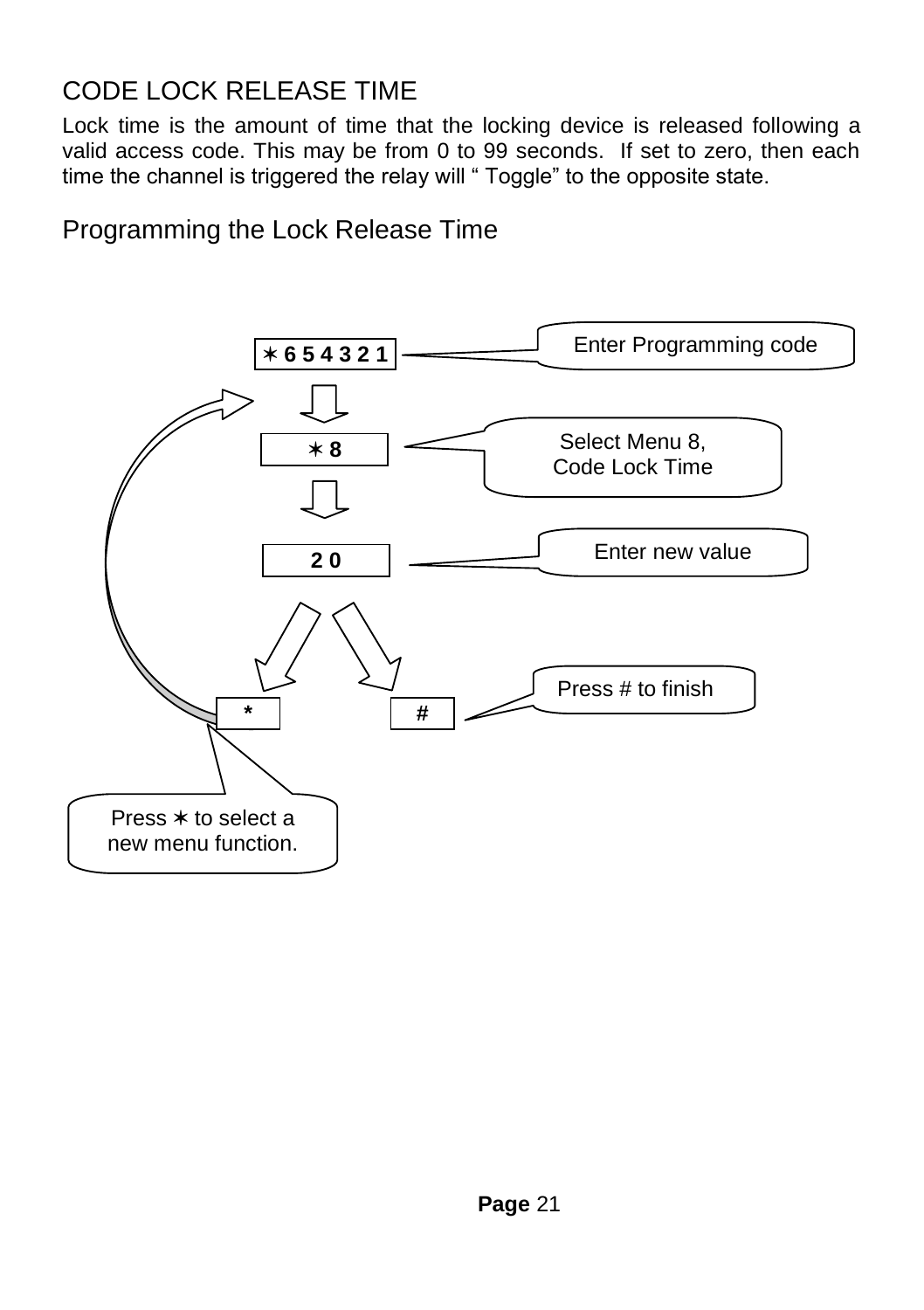#### PENALTY TIME

This feature can slow persons, trying to gain access by using successive codes, down. As soon as an incorrect code is detected at the keyboard this penalty time is invoked, preventing any further access attempts until the timer elapses. The factory set default penalty time is 0 seconds (Disabled).

#### **Programming the Penalty Time**

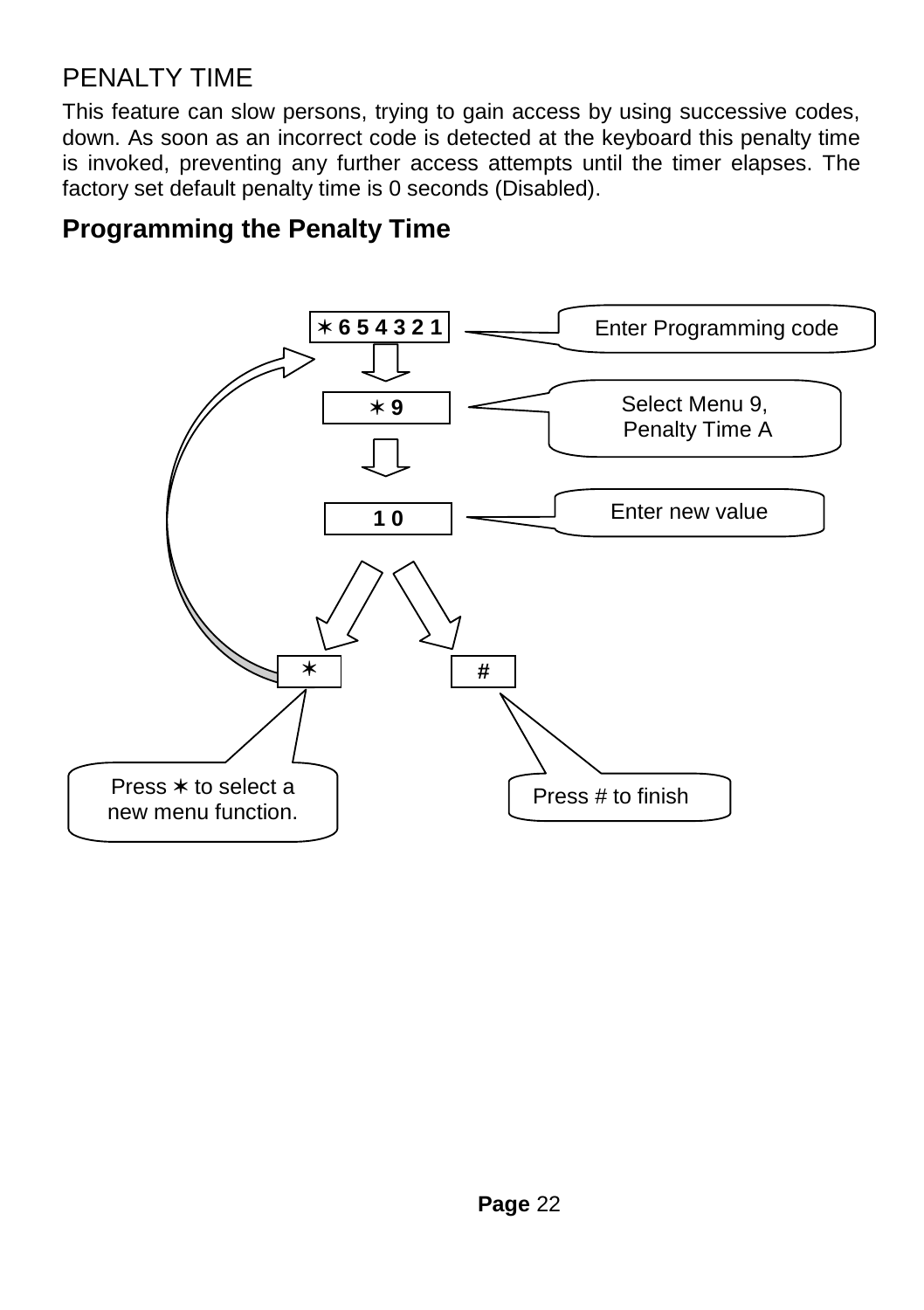## **ALARM & PROGRAMMING FUNCTIONS**

#### PROLONGED DOOR OPEN (PDO)

There are connections on the control unit to allow the monitoring of the door open status. PDO is the amount of time the door may be open before triggering an audible alarm from the control unit. This may be from 0 to 99 seconds. If set to zero PDO sensing for that channel is disabled.



#### Programming PDO Time

Pressing 7 and 8 together will mute the integral PDO alarm sounder. This does not affect the PDO alarm output. The PDO will however re sound on the next alarm occurrence. To disable the PDO sound and output permanently, program the PDO time to zero.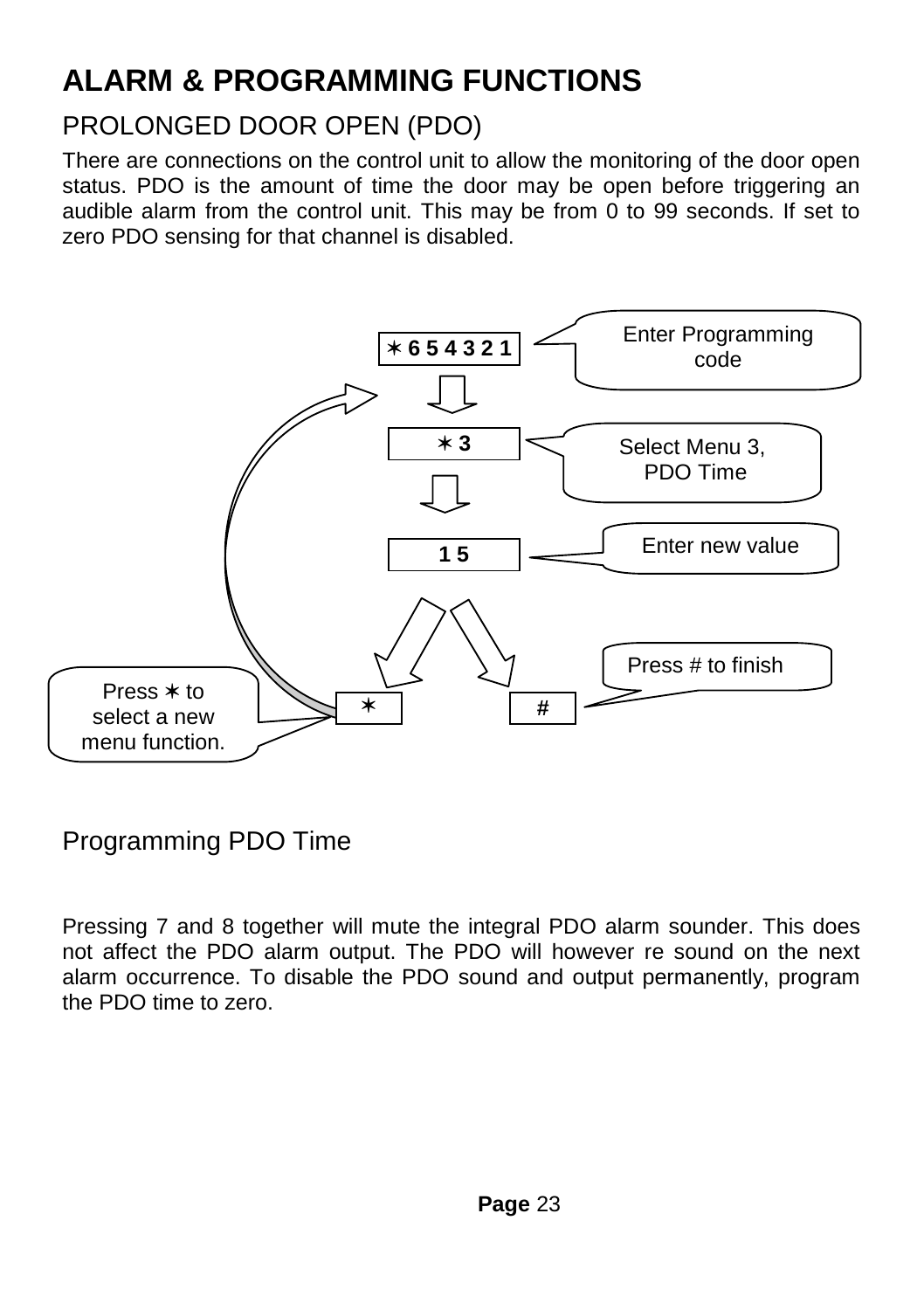#### PROGRAMMING CODE

The programming code is the means by which the systems operator gains access to the programming functions. This is a 6-digit number and can be changed by using the following procedure.

Changing the Programming Code

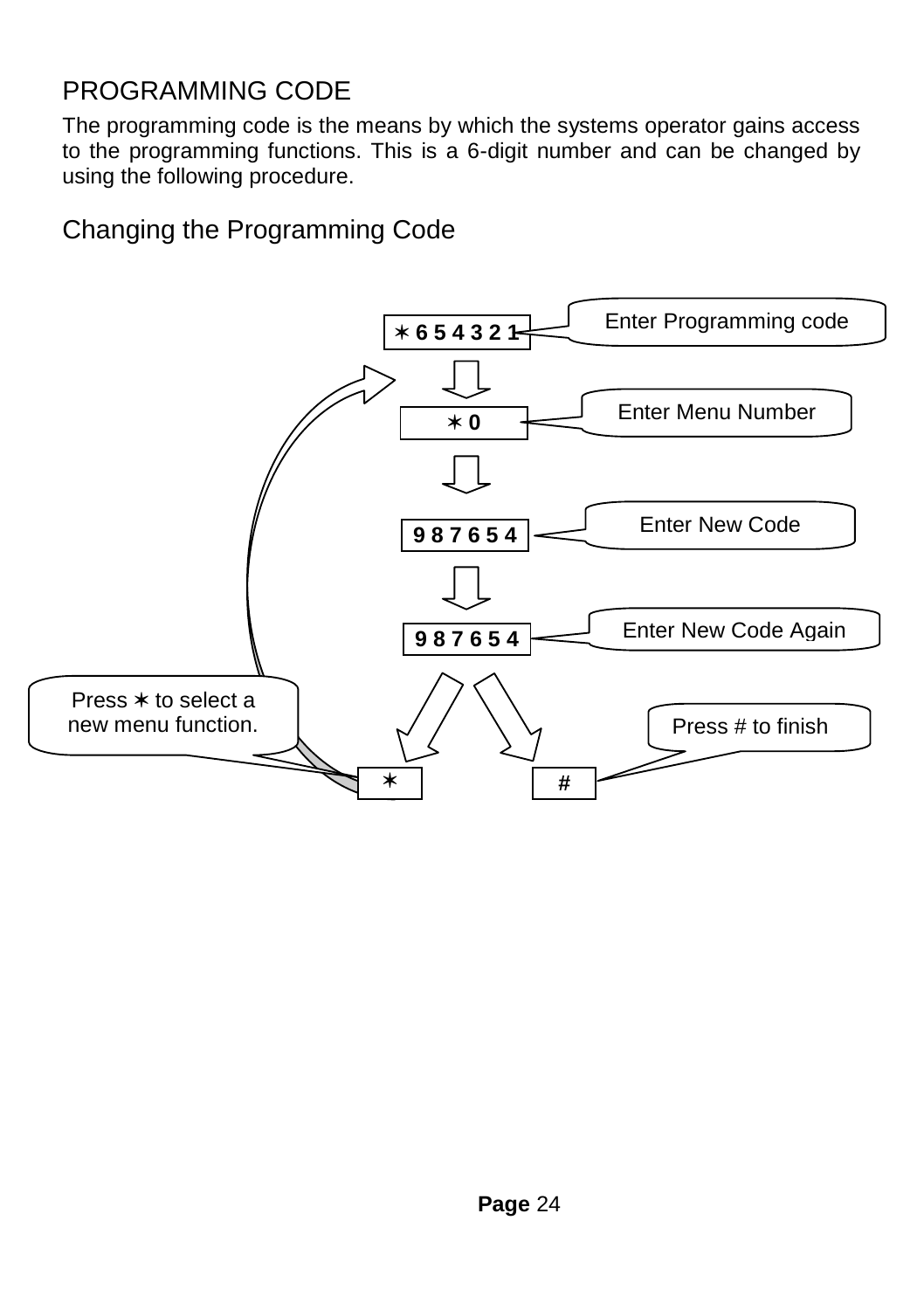#### **GUEST CARD FUNCTIONS**

#### ADD GUEST CARDS

Guest cards are progeny proximity cards from other sites. The guest card facility allows cards with any card number and site code to be granted access. Up to 100 cards can be added in this way. The codes are held in slots or pigeonholes that are numbered 100 through to 199.

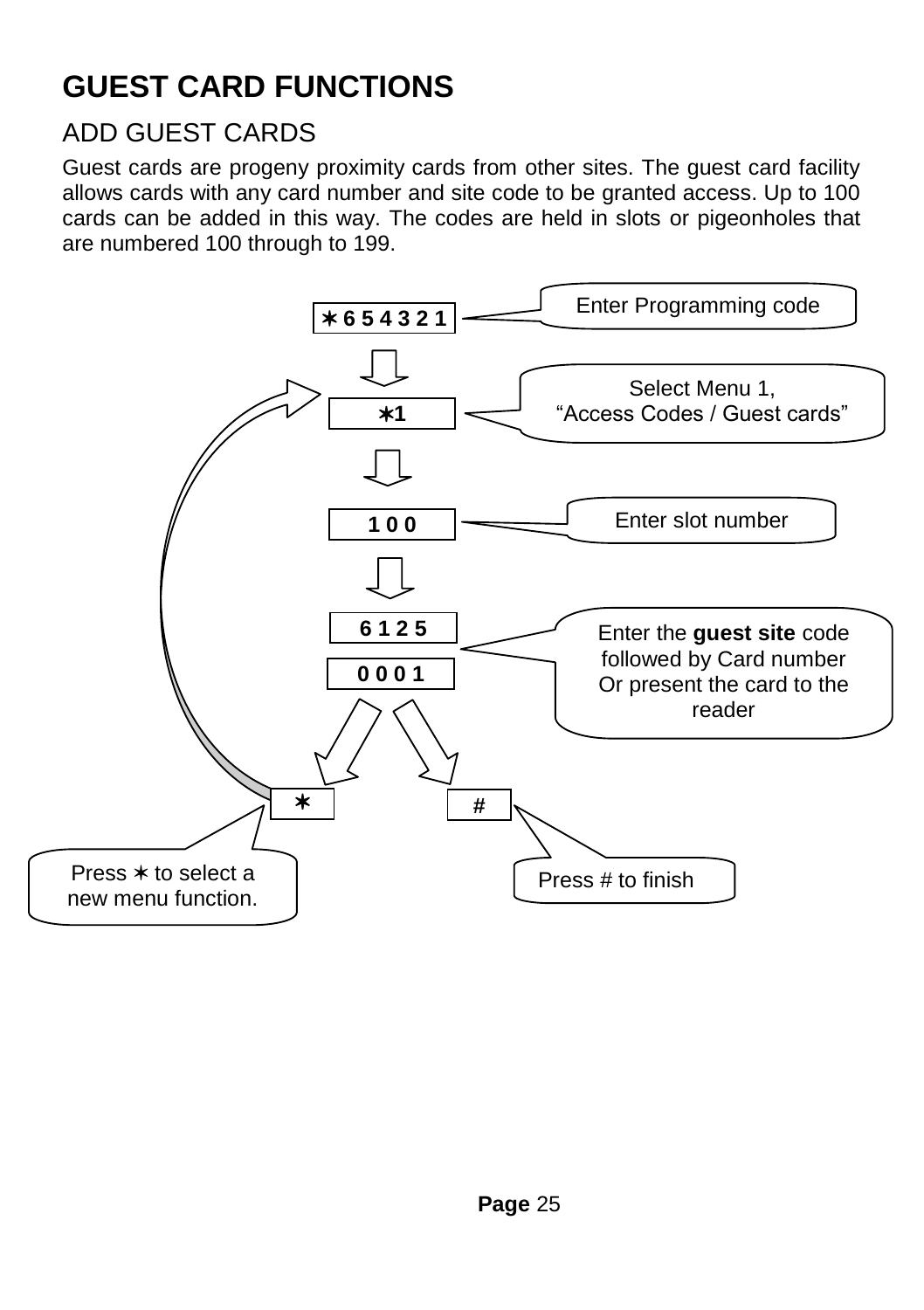#### REMOVE GUEST CARDS

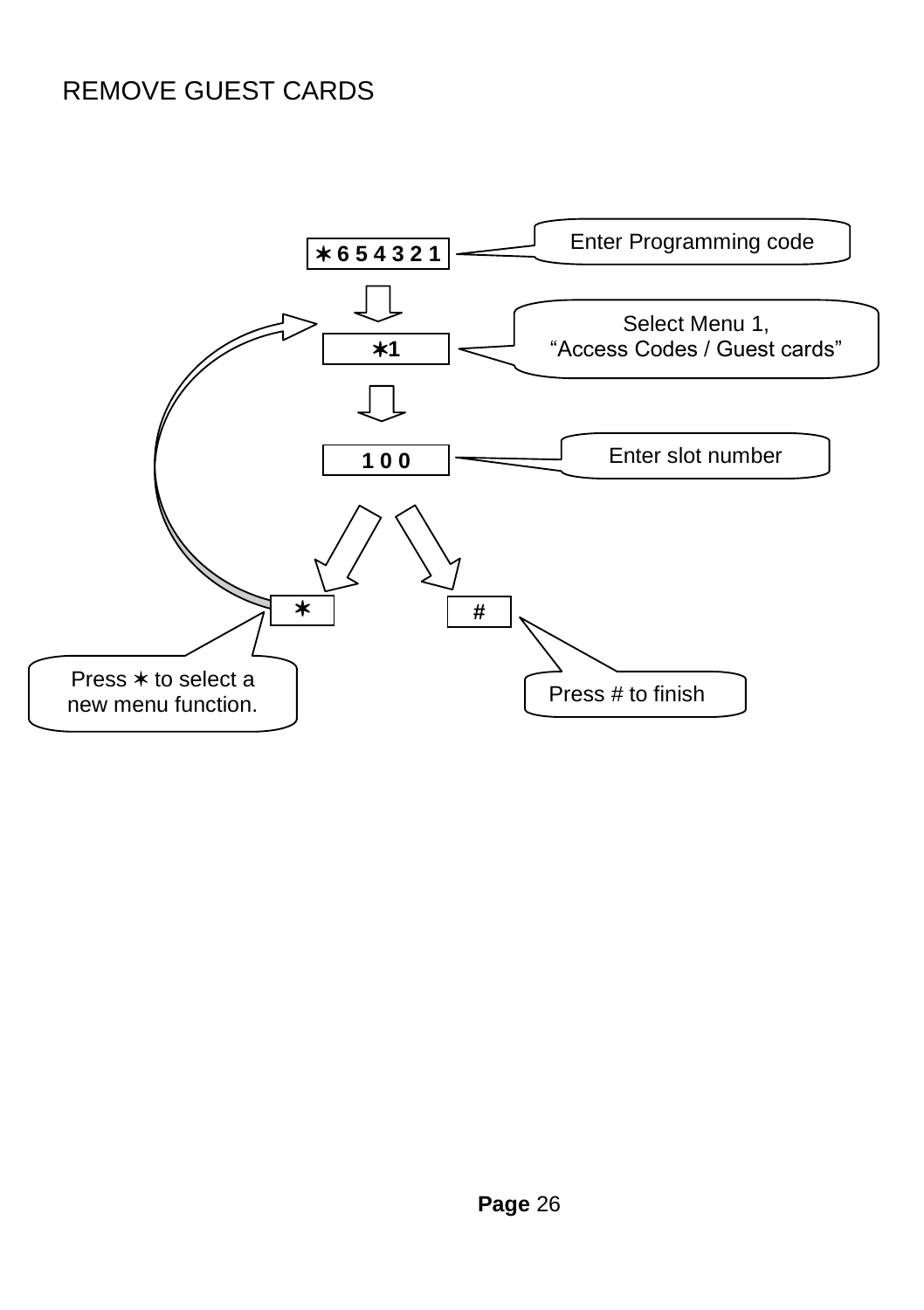#### **ENGINEERING SETTINGS**

There are a number of engineering options that can be programmed at commissioning time. These options include:

- Full factory reset
- Clearing proximity cards from memory
- Clearing access codes from memory
- Turning the Duress feature On or OFF
- Selecting "CARD & CODE" or "CARD OR CODE" mode

The procedure consists of first removing power to the controller, then while holding one of the keys, re-apply power. Release the key when a beep is heard from the control unit.

#### KEY 9 "FULL RESET"

This resets all parameters to the factory default values and removes all Cards, Guest Cards and Access Codes.

#### KEY 1 "CLEAR CARDS & GUESTS"

#### KEY 2 "CLEAR CARDS, GUESTS & ACCESS CODES"

#### KEY 3 "CLEAR ACCESS CARDS

#### KEY 7 "PART RESET & DURESS OFF"

#### KEY 8 "PART RESET & DURESS ON"

#### KEY 5 "CARD & CODE MODE"

When this mode is selected a valid proximity card AND a valid access code must be entered for the Proximity relay to be activated. Note that in this mode the Code relay has no function.

#### KEY 6 "CARD OR CODE MODE" (Default)

In this mode, a proximity card or access code operate the respective relay. Note if the code and the proximity channels are to open the same locking device use the following wiring diagrams for the lock circuit.

# INSTALLATION

#### **MOUNTING**

The controller and reader should be mounted at height that is convenient for all users of the system (between 1.2 and 1.5m from the floor).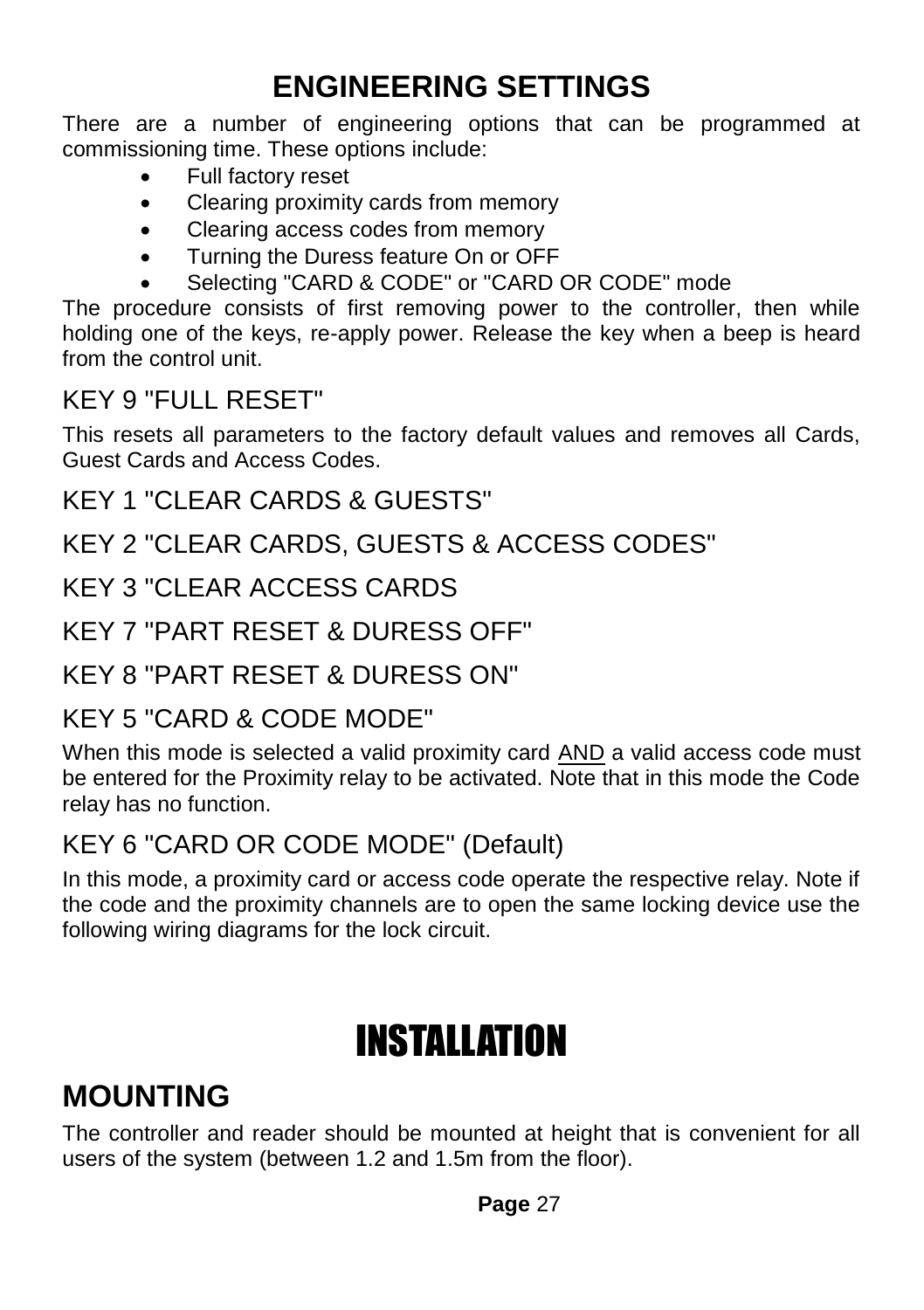The self-adhesive labels for the proximity reader and the controller are supplied unattached. It is recommended that the system is fully tested before these are attached.

#### **WIRING DIAGRAMS**

#### PSU & READER

The 2159-PRX reader unit should be connected to the 2159-KB using screened 4 core cable. The cable should not exceed 100m in length. The power supply can be wired in the same cable. Make sure that the power supply is suitable fused or current limited for the cable being used. The supply voltage must not exceed 16V. Be careful that voltage drops do not bring the supply voltage below 11.5V.



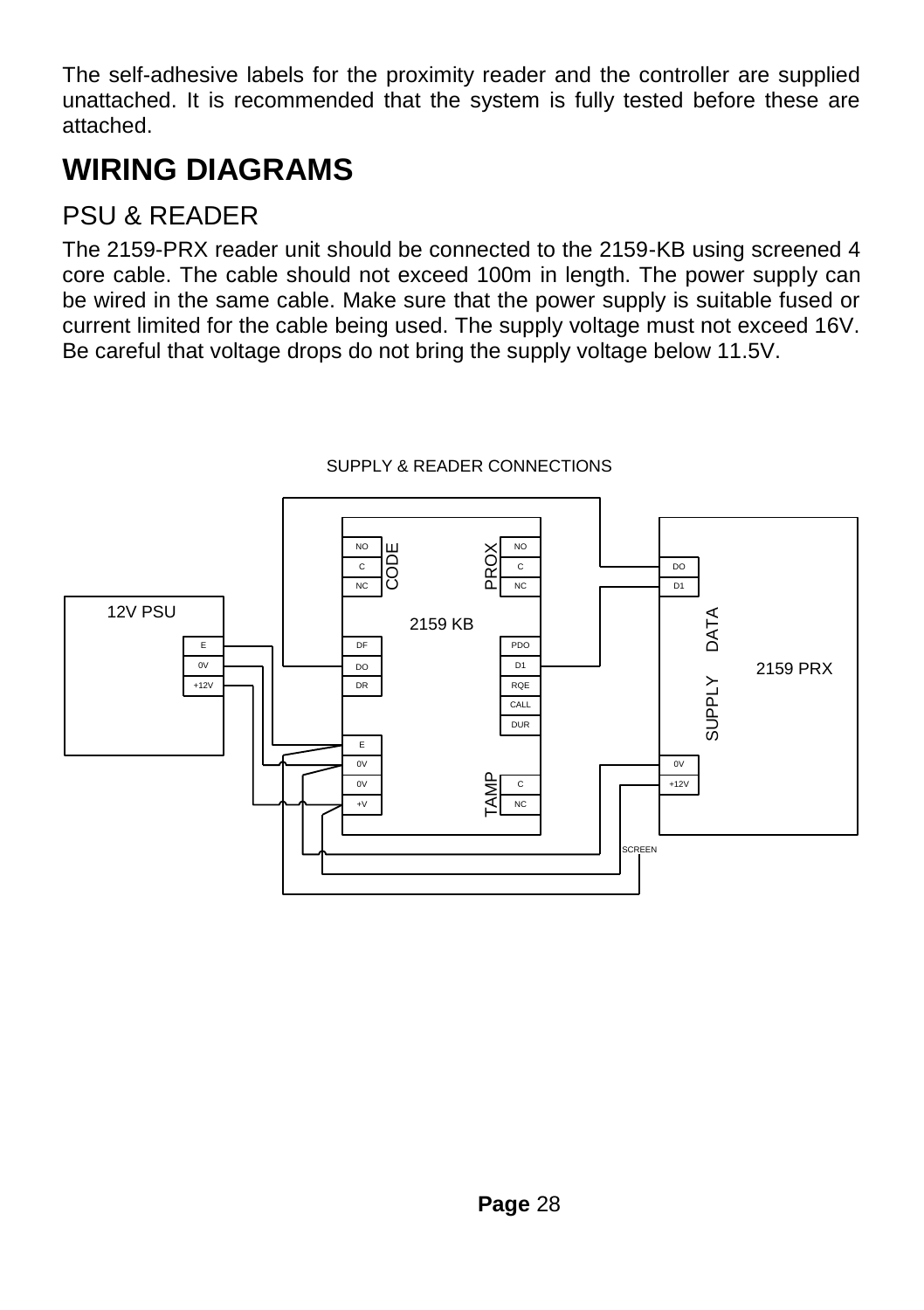#### **LOCKS**

Locking devices fall into two main categories: "Fail Secure" and "Fail Open". The fail secure type requires power to release the door while the fail open type require power to hold the door locked. The following diagrams show the connection, to the Proximity channel, of these two types of locking device. The same principle of connection can be applied to the Code channel.

#### LOCK CONNECTION (FAIL SECURE)

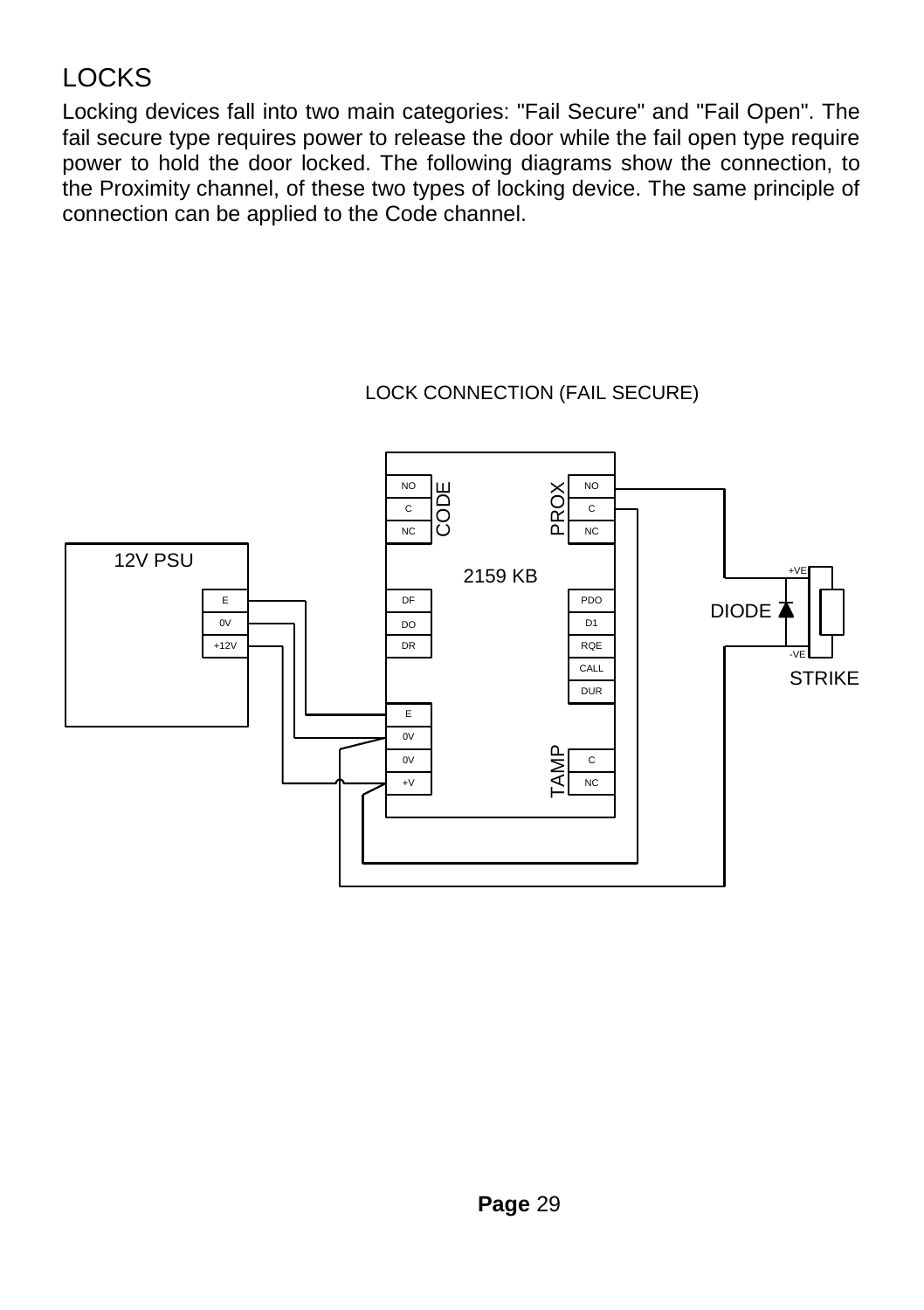#### LOCK CONNECTION (FAIL SAFE)

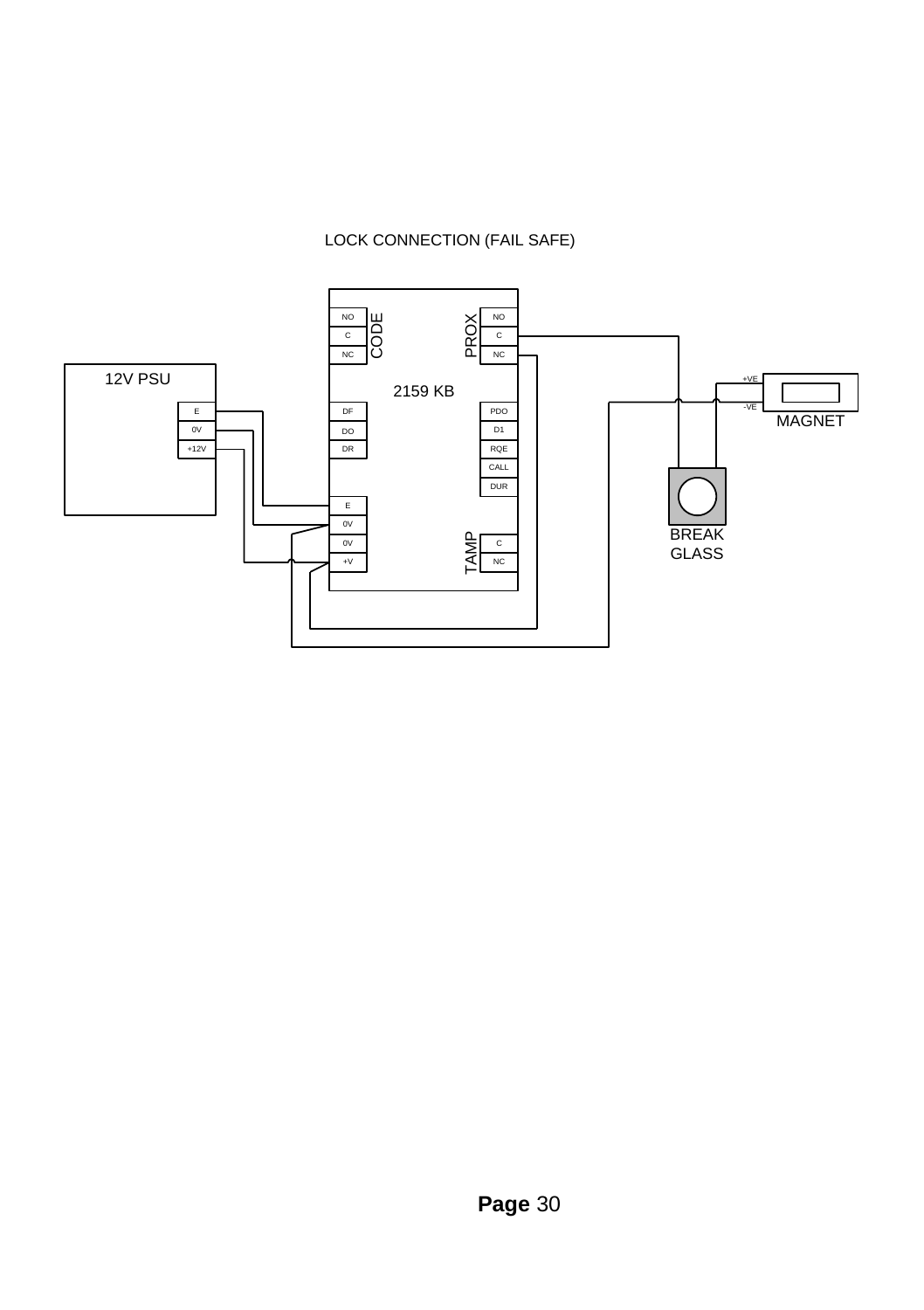The previous diagrams show the lock connected to the 12V supply. 24V locking devices can also be switched via the voltage free relay contacts as long as the supply to the proximity reader is kept at 12V (below 16V). Either use a separate power supply or a dual voltage supply such as the Progeny 2071 PSU.



#### 24V LOCK DIAGRAM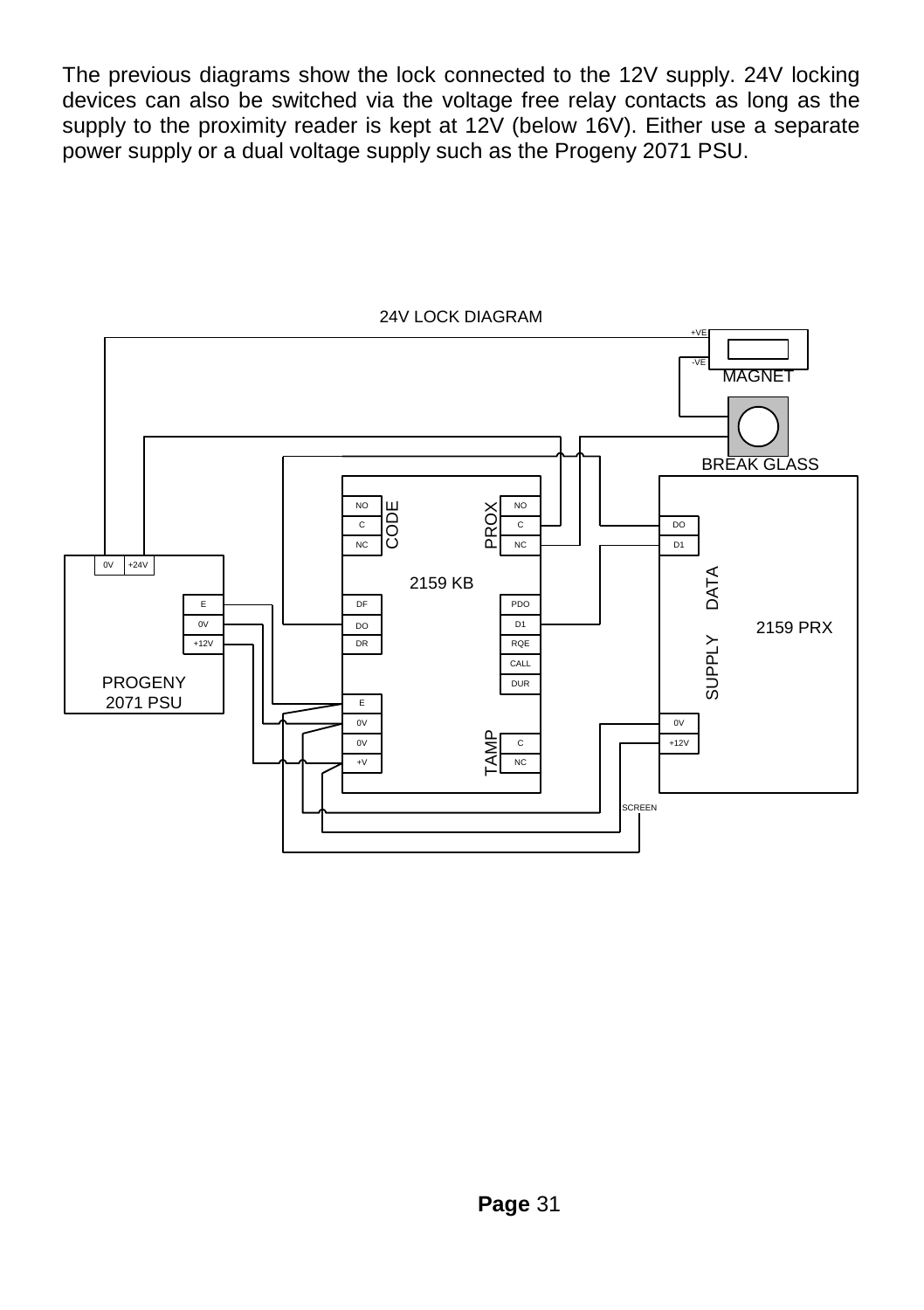## REQUEST TO EXIT

(Using "Call" Button / External)



#### REQUEST TO EXIT OPTIONS

USING THE CALL BUTTON AS RQE CONNECTING A REMOTE BUTTON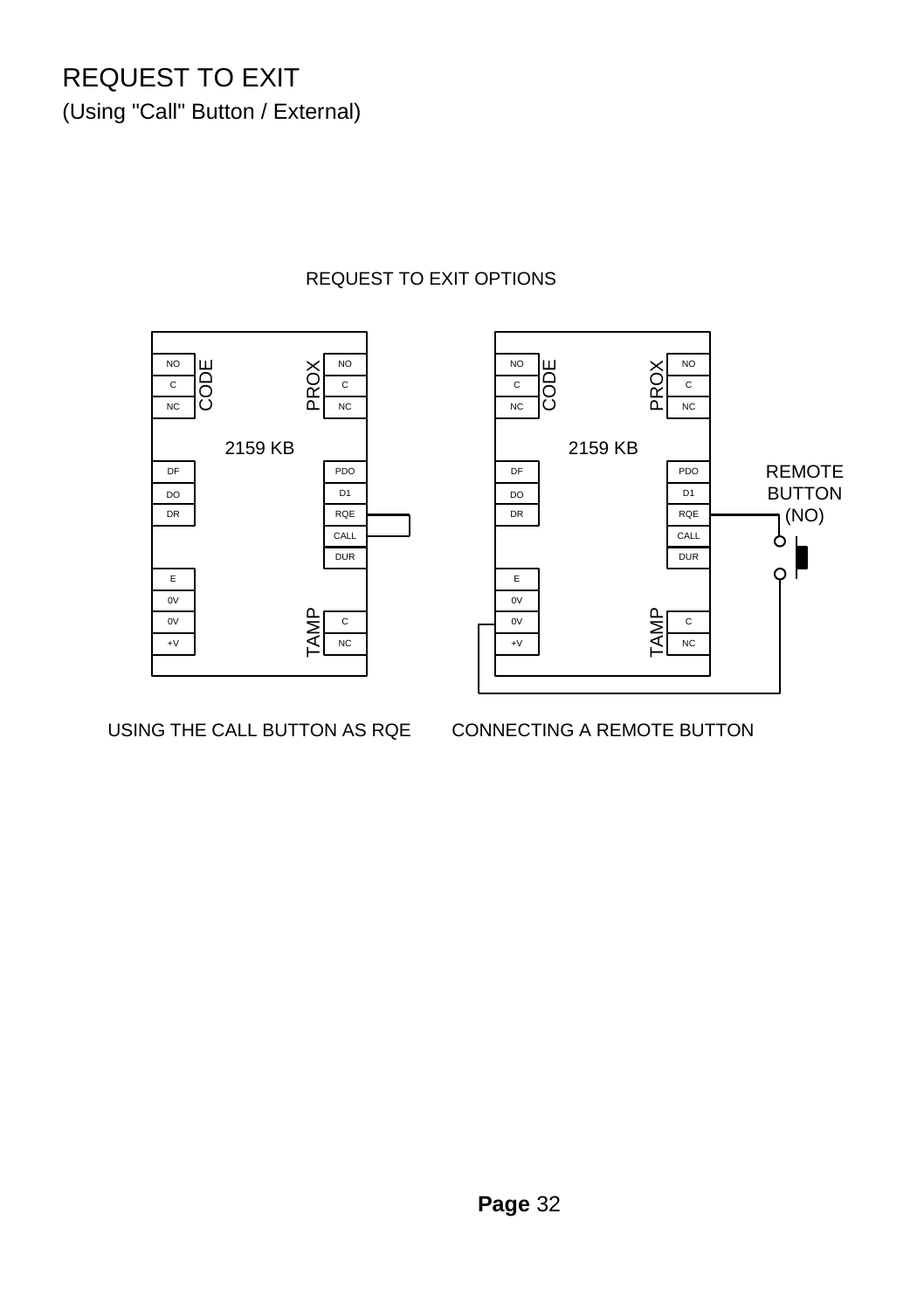#### CALL OUTPUT

The 2159-KB keyboard has a call button. If this unit is mounted on the secure side of a door, it may be used to ring a visitor bell or chime.



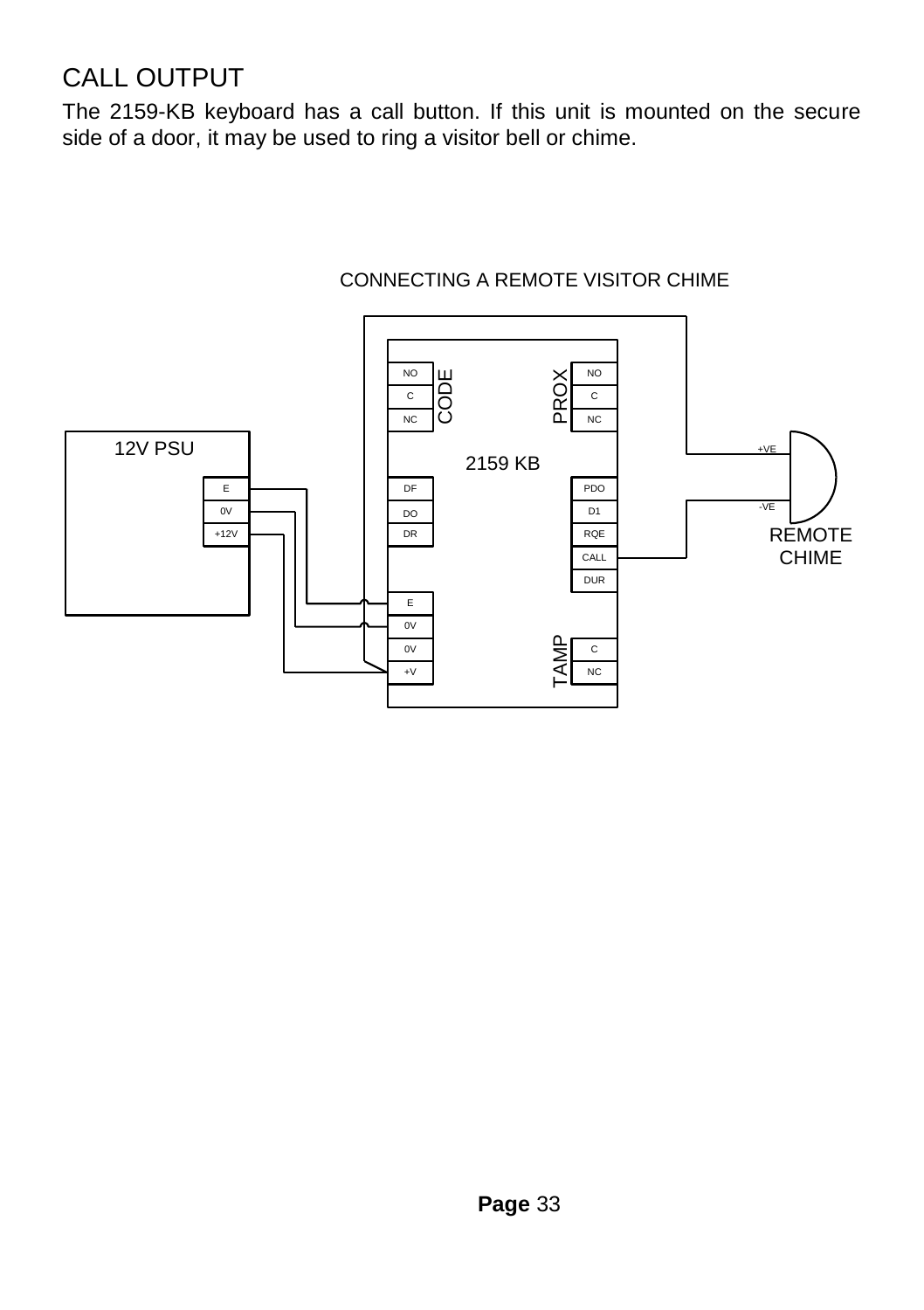#### PDO & DOOR FORCED ALARMS



#### DOOR SENSOR & ALARMS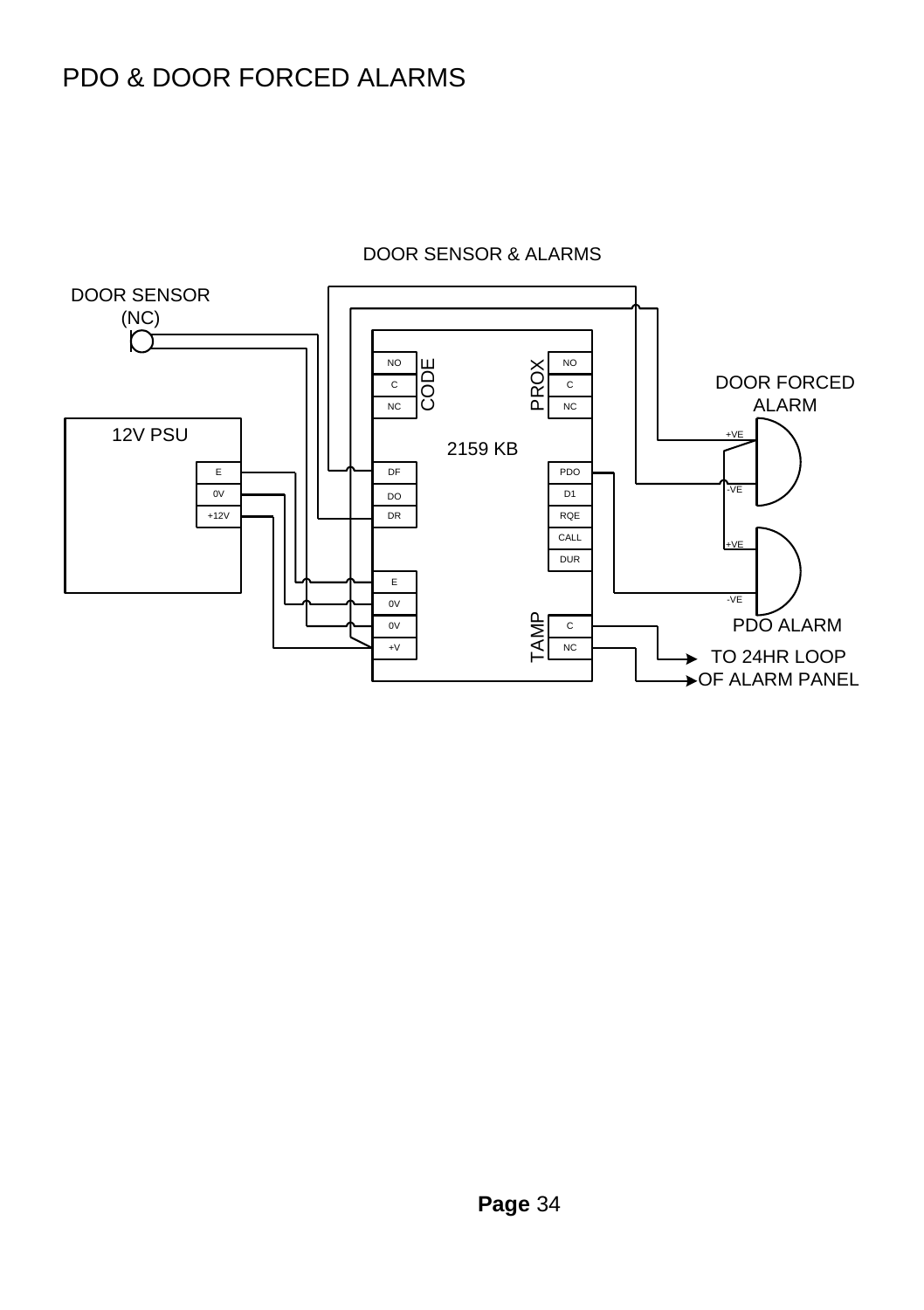#### **QUICK START PROGRAMMING GUIDE**

#### PROXIMITY CARD

Once all the connections are made the following procedure will allow you to test a Proximity Card.

| *654321        | Both LED's will flash                     |
|----------------|-------------------------------------------|
| ∗7             | Prox channel LED only will flash          |
| <b>x x x x</b> | $XXX =$ Site code of your proximity cards |
| ∗ 4            | Prox channel LED only will flash          |
| nnnn#          | nnnn = Card number of your test card      |

Now test by presenting card number nn to the reader:

The proximity LED will turn green and the proximity relay will open for 3 seconds

#### ACCESS CODE

Once all the connections are made the following procedure will allow you to test an access code.

| *654321  | Both LED's will flash            |
|----------|----------------------------------|
| $\ast$ 1 | Code channel LED only will flash |
| 0 0 1    | Slot number                      |
| 1234#    | Access code for slot 01          |

Now test the code by entering:

1 2 3 4

Code channel LED will turn green and the code relay will open for 3 seconds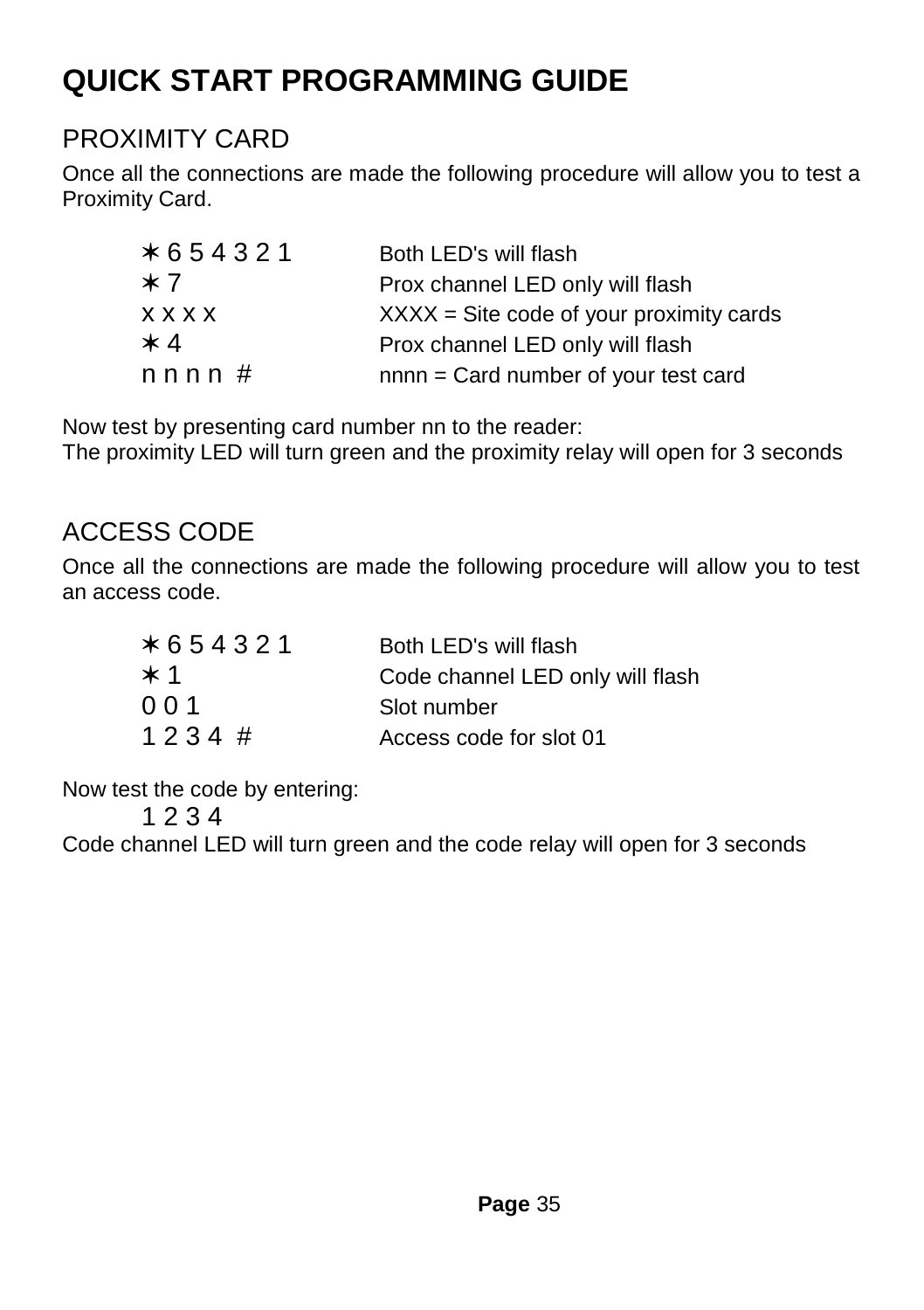# **SPECIFICATION**

#### **PROXIMITY CHANNEL**

| Cards with host site code            | 8000                                                                                       |
|--------------------------------------|--------------------------------------------------------------------------------------------|
| Guest cards                          | 100 (Slots 100 to 199)                                                                     |
| Read range with 2044 card            | $100$ mm                                                                                   |
| Read range with 2043 key fob         | 25 to 50mm                                                                                 |
| Dimensions:                          | 136mm, 53.5mm, 25.4mm                                                                      |
| Relay timer<br>Relay contact ratings | 1 to 99 seconds<br>$0 = \text{Together mode}$<br>2.0 Amps at 30V DC<br>2.0 Amps at 120V AC |
| Request to exit input                | Normally open contact                                                                      |
| Door monitor input                   | Closed contact when door closed                                                            |
| Anti Tailgate Feature                | Yes                                                                                        |

Door forced alarm output 100 mA PDO alarm output 100 mA

LED indicator Red = Normal

#### **CODE CHANNEL**

Code length 4, 5 or 6 digits

Tamper switch output N/O contacts

Relay contact ratings 2.0 Amps at 30V DC

Access codes 50 (Slots 001 to 050) Penalty Timer 0 to 99 seconds

Green = Unlocked Amber = PDO Alarm Flashing = Programming

Dimensions: 136mm, 53.5mm, 25.4mm

Call output 100 mA switched to 0V Duress output 100 mA switched to 0V

Relay timer 1 to 99 seconds  $0 = \text{Toggle mode}$ 2.0 Amps at 120V AC

**Page** 36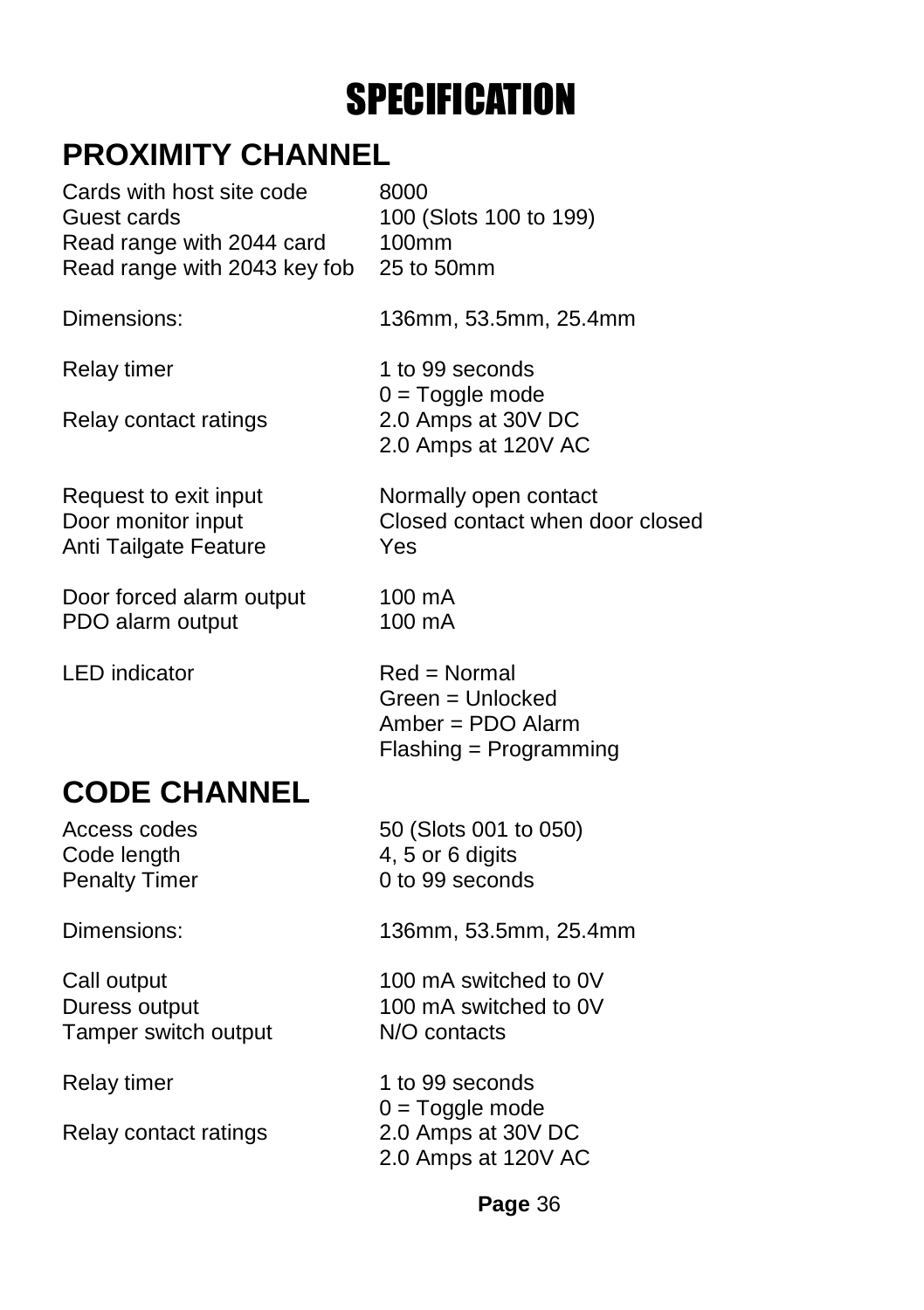#### **CONTROLLER**

Programming code 6 Digits<br>
Kevpad Functions
8 PDO Mute Keypad Functions

LED indicator Red = Normal Green = Unlocked Flashing = Programming

Sounder Mute

Engineer Functions Card & Code / Card OR Code Select Duress ON/OFF Clear Cards / Codes Factory Reset

- Menu Functions \*1 Access Codes / Guest Cards
	- \*2 Proximity Relay TIME
	- \*3 PDO Time
	- \*4 Add Cards
	- \*5 Remove Cards
	- \*6 Test Cards
	- \*7 Site Code
	- \*8 Code Relay Time
	- \*9 Penalty Time
	- \*0 Programming Code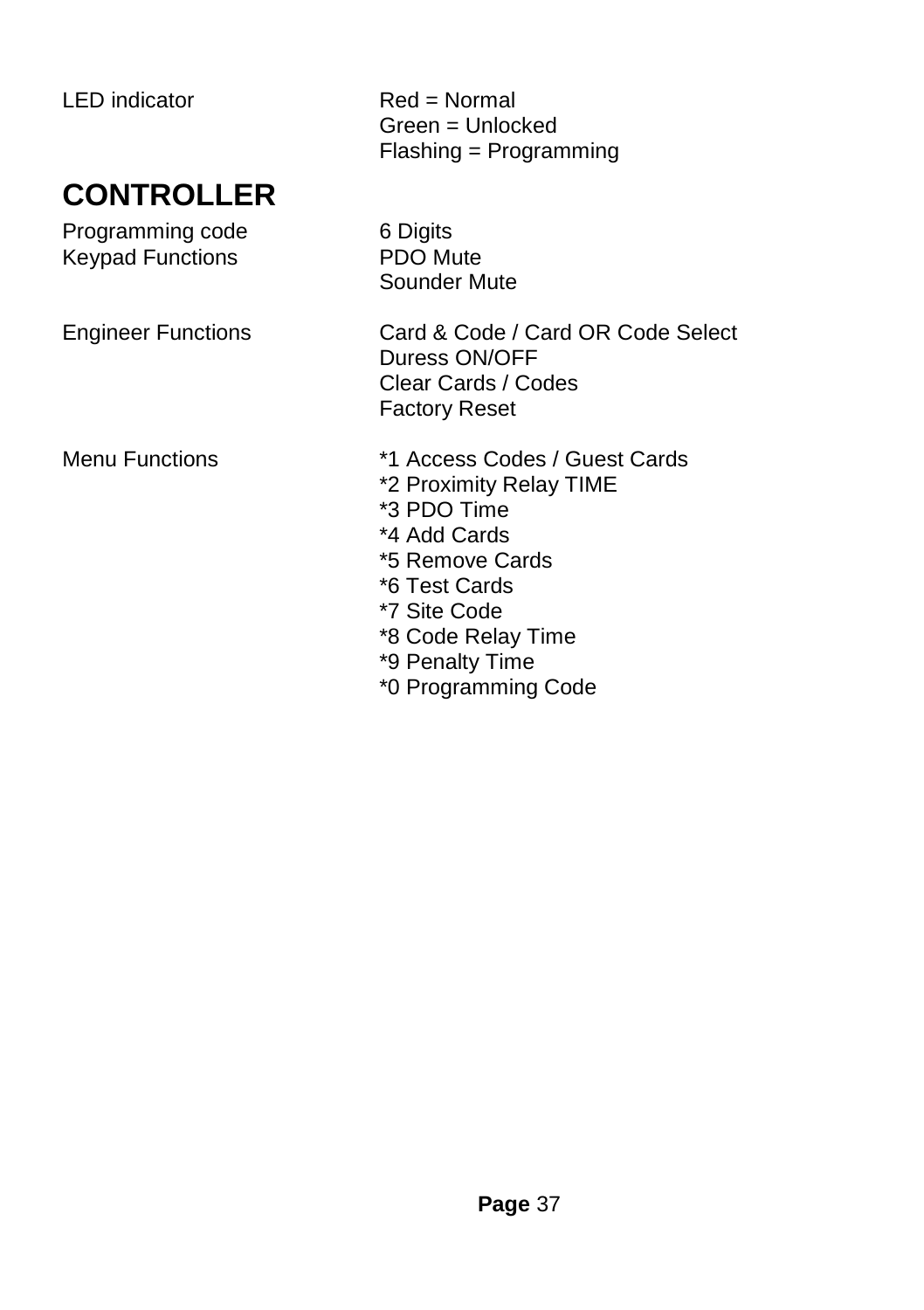#### **POWER SUPPLY**

Minimum Supply Voltage 11.5 V DC Absolute Maximum Supply Voltage 16 V DC Supply Current: